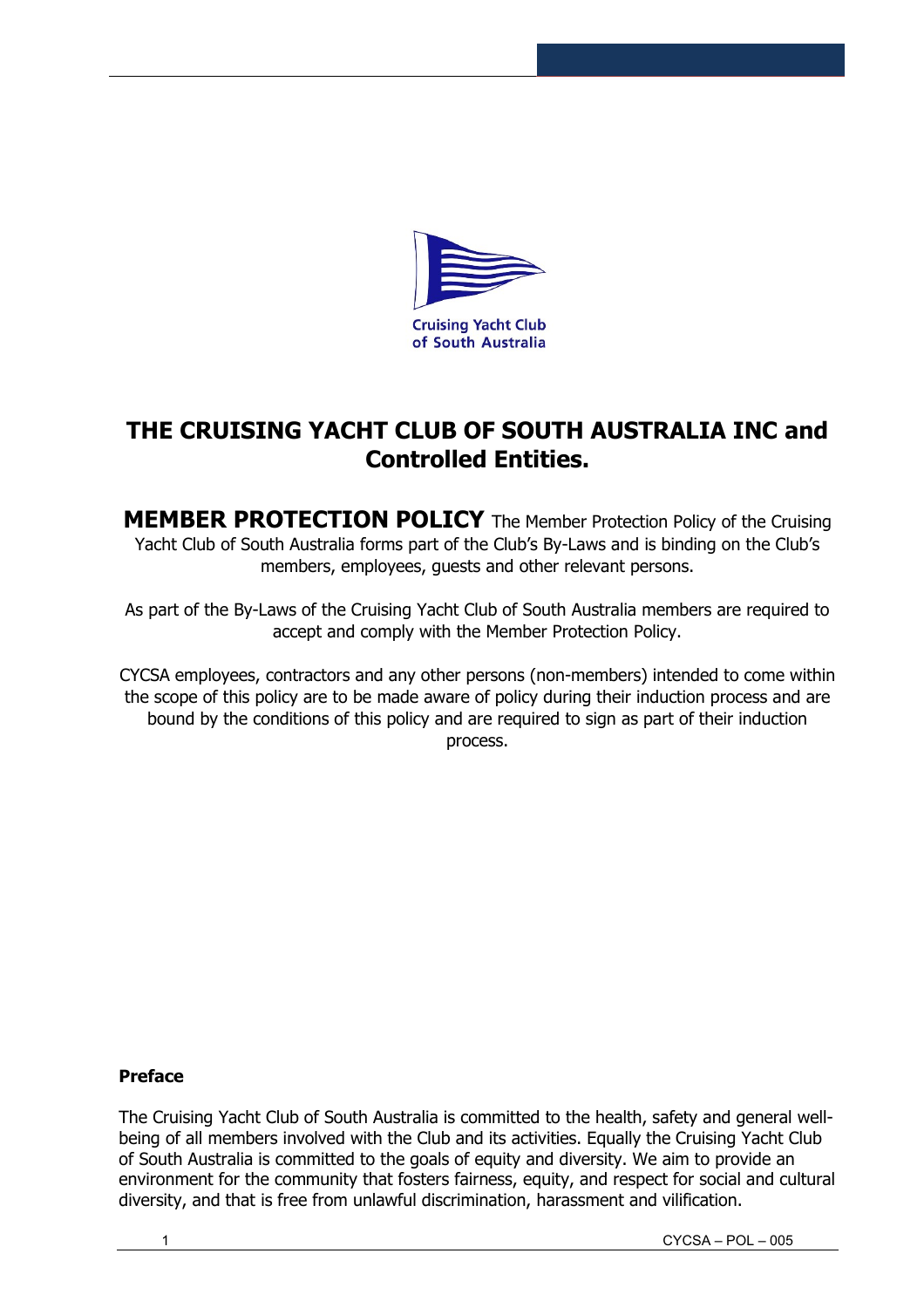This Member Protection Policy seeks to foster a culture that values and responds to our community's rich diversity and ensure that all members are aware of their rights and responsibilities. It aims to provide these in the strong acknowledgement of the predominantly volunteer nature of our organisation and its activities.

The Cruising Yacht Club of South Australia is committed to creating a safe, fair and inclusive environment.

Our organisation: -

- Seeks to prevent all forms of harassment, discrimination and abuse and to promote positive behaviour and values
- Will not tolerate inappropriate or unlawful behaviour
- Has a codes of conduct policy which everyone associated with the organisation is expected to abide
- Advises disciplinary action will be taken against individuals if there is a breach of the policy.

**Adam Hays General Manager Cruising Yacht Club of South Australia December 2020**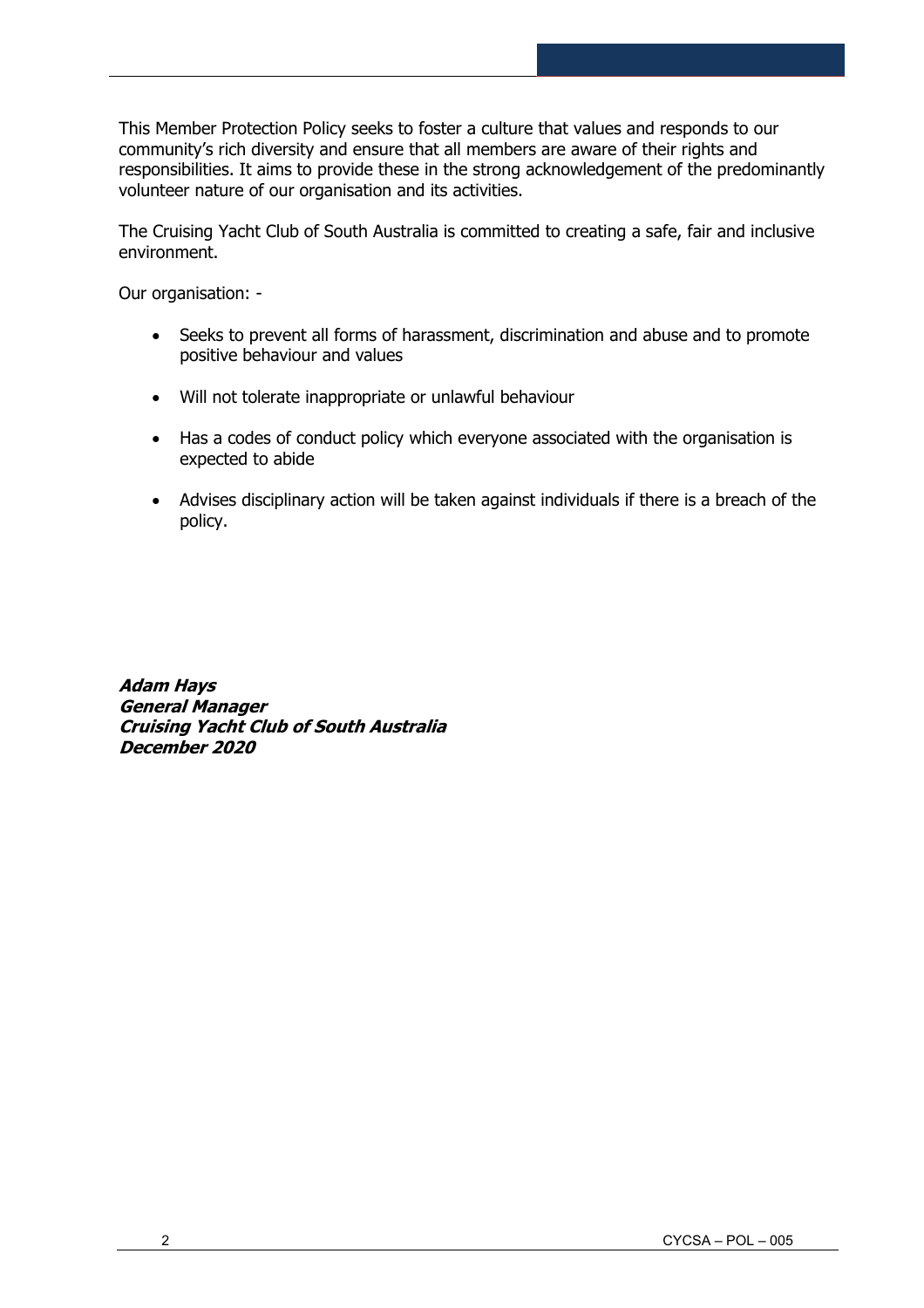|               | <b>CONTENTS</b><br><b>PAGE</b>          |                |
|---------------|-----------------------------------------|----------------|
| <b>POLICY</b> |                                         |                |
| 1.            | Introduction                            | 4              |
| 2.            |                                         | 4              |
| 3.            | Purpose of Our Policy                   | $\overline{4}$ |
|               | Who Our Policy Applies To               |                |
| 4.            | Extent of Our Policy<br>5               |                |
| 5.            | Club Responsibilities                   | 5              |
| 6.            | <b>Individual Responsibilities</b>      |                |
| 7.            | Protection of Children                  |                |
|               | 7.1 Child Protection                    | 5<br>5<br>5    |
|               | 7.2 Supervision                         | $\overline{7}$ |
|               | 7.3 Transportation                      | 7              |
|               | 7.4 Taking Images of Children           | $\overline{7}$ |
| 8.            | Discrimination, Harassment and Bullying | $\overline{7}$ |
|               | 8.1 Discrimination                      | $\overline{7}$ |
|               | 8.2 Harassment                          | 8              |
|               | 8.3 Bullying                            | 8              |
| 9.            | <b>Inclusive Practices</b>              | 9              |
|               | 9.1 People with a Disability            |                |
|               | 9.2 People from Diverse Cultures        | 9              |
|               | 9.3 Sexual & Gender Identity            | 9              |
|               | 9.4<br>Pregnancy                        | 9              |
| 10.           | Responding to Complaints                | 10             |
|               | 10.1 Complaints                         | 10             |
|               | 10.2 Complaint Handling Process<br>10   |                |
|               | 10.3 Disciplinary Measures              | 11             |
|               | 10.4 Appeals                            | 11             |
|               |                                         |                |

## **Attachment 1: Working with Children Check Requirements**

- 1.1. Member Protection Declaration 12
- 1.2. Working with Children Check Requirements 13

# **Attachment 2: Code of Conduct**

14

## **Attachment 3: Reporting Requirements and Documents**

16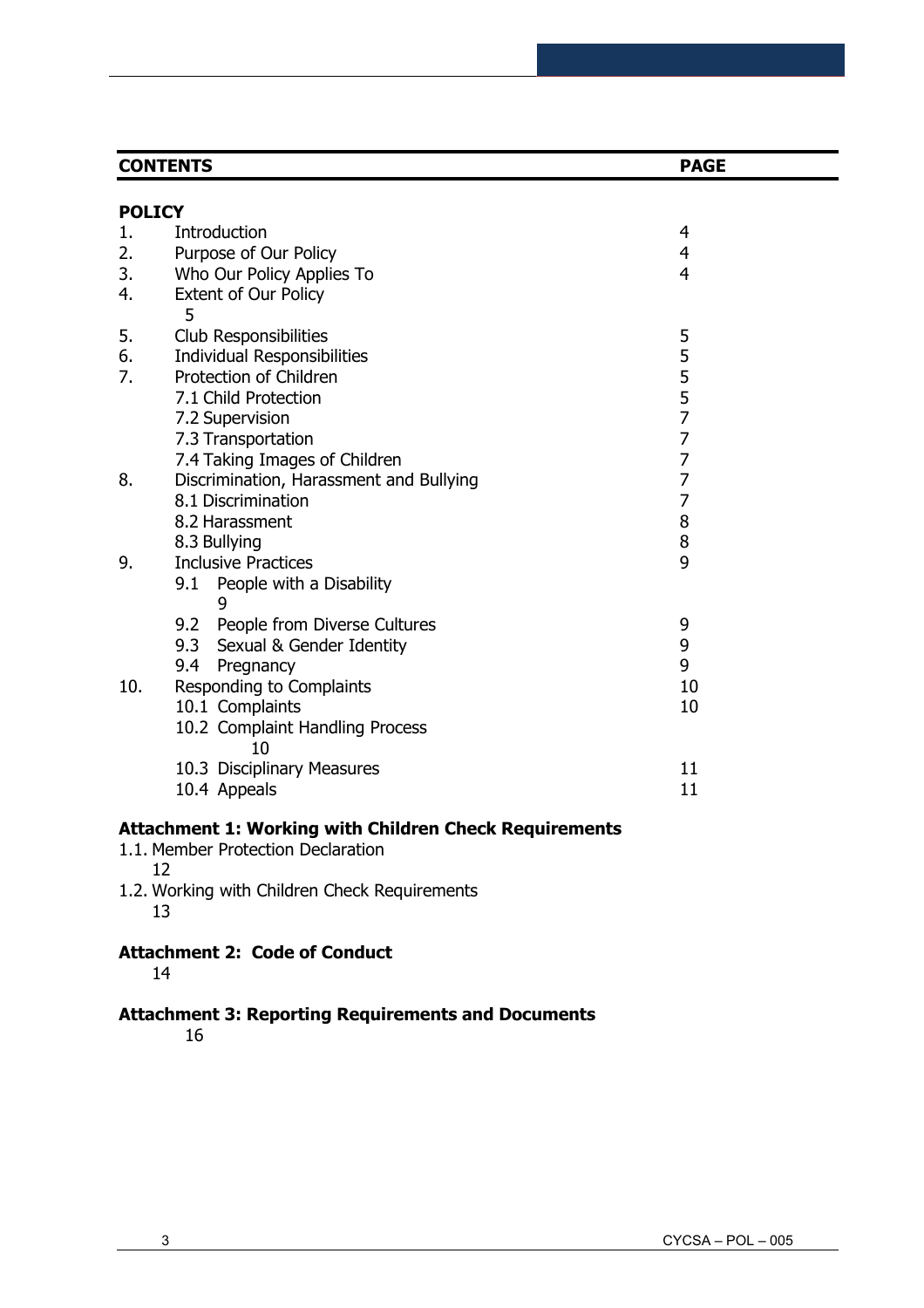## **1. Introduction**

The Cruising Yacht Club of South Australia is the State's premier yacht club and caters for over 1200 members with a diverse range of sporting and social interests. Located on both the Le Fevre Peninsula at North Haven and Yorke Peninsula at Port Vincent Marina, the Club was incorporated in 1973.

The Cruising Yacht Club of South Australia Inc is a Boating Club which:

- Provides the highest level of service to its members
- Is prominent in all forms of Boating in South Australia including Racing, Cruising and Fishing
- Is committed to the promotion of boating as a worthy contributor to the community lifestyle

The Cruising Yacht Club of South Australia aims to: -

- Encourage and promote within the greater community the sports of yachting, fishing, power boating, sea and ocean cruising;
- Encourage competitive yachting by the support and promotion of competitive racing including regattas;
- Provide, develop and maintain mooring and hardstand facilities
- Provide and maintain club houses and other buildings and any other things, facilities and services which the Club may from time to time decide upon to encourage such sports and for the use, benefit and enjoyment of the Club members and the public;
- Provide education coaching and youth development programs to encourage participation and achievement in such sports;

The Cruising Yacht Club of South Australia's values are to:

- Be professional in approach and management.
- Strive for excellence and innovation
- Make decisions based on the best interests of the Club and its members
- Strive for open, effective and timely communication.
- Value commercial partners
- Respond to the stakeholders needs
- Work as a team.

#### **2. Purpose of Our Policy**

The main objective of the Cruising Yacht Club of South Australia's ("our", "us" or "we") Member Protection Policy ("policy") is to maintain responsible behaviour and the making of informed decisions by members and other participants in this club. It outlines our commitment to a person's right to be treated with respect and dignity, and to be safe and protected from discrimination, harassment and abuse. Our policy informs everyone involved in our club of his or her legal and ethical rights and responsibilities and the standards of behaviour that are expected of them. It also covers the care and protection of children participating in our club's activities.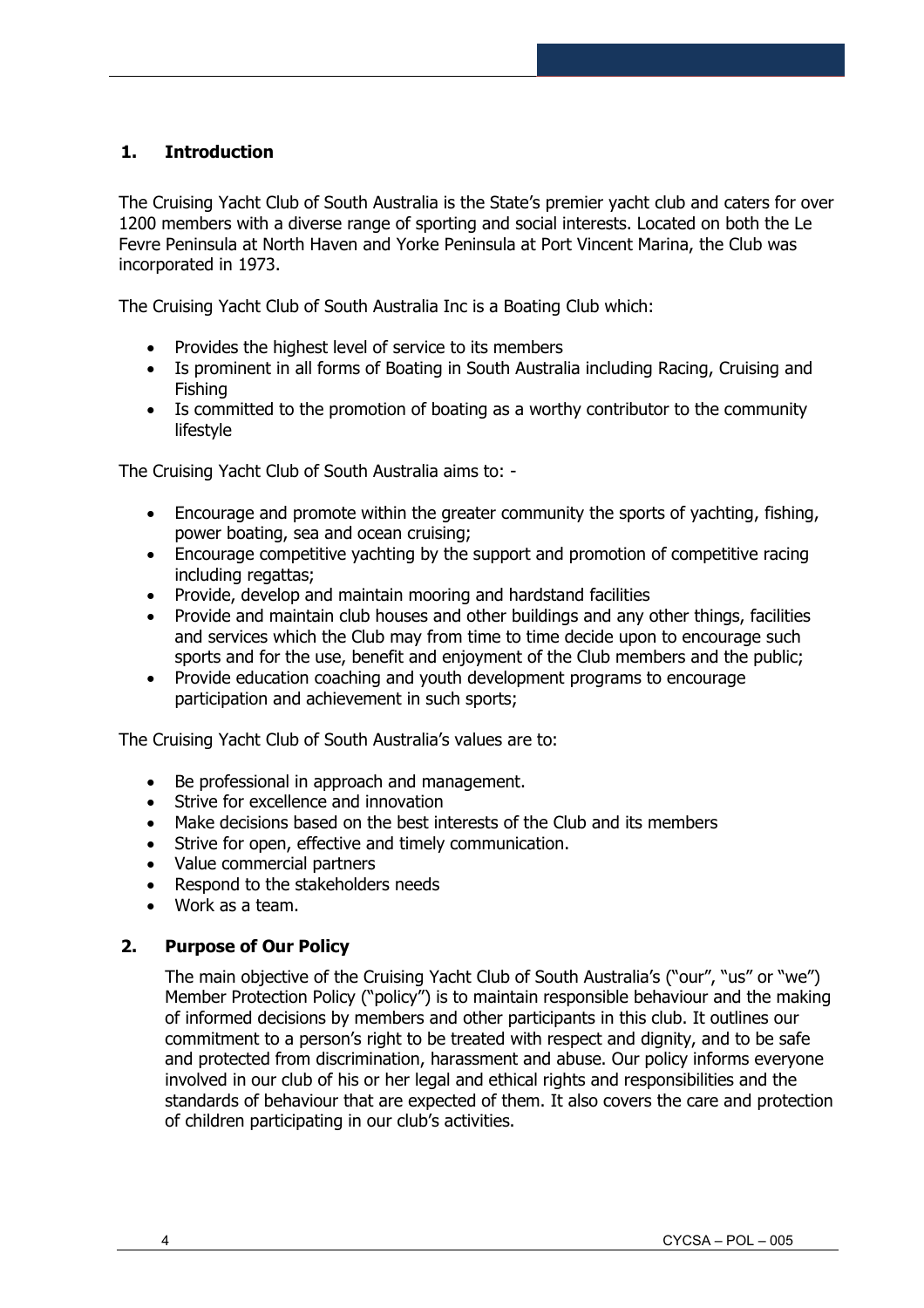## **3. Who Our Policy Applies To**

This policy applies to everyone involved in the activities of our club whether they are in a paid or unpaid/voluntary capacity and including:

- club committee members, administrators and other club officials;
- instructors, coaches and assistant coaches and other personnel participating in events and activities, including camps and training sessions;
- support personnel, including managers, physiotherapists, psychologists, masseurs, sport trainers and others;
- referees, umpires and other officials;
- competitors;
- members, including any life members;
- parents;
- spectators; and
- contractors

## **4. Extent of Our Policy**

Our policy covers all matters directly and indirectly related to the Cruising Yacht Club of South Australia and its activities. The policy governs the behaviour between members, members and employees on the Club's grounds, on the water and also covers private behaviour where that behaviour brings our club or sport into disrepute.

## **5. Club Responsibilities**

We will:

- adopt, implement and comply with this policy;
- ensure that this policy is enforceable;
- **•** publish, distribute and promote this policy and the consequences of any breaches of this policy
- **•** promote and model appropriate standards of behaviour at all times;
- deal with any complaints made under this policy in an appropriate manner;
- deal with any breaches of this policy in an appropriate manner;
- **•** recognise and enforce any penalty imposed under this policy;
- ensure that a copy of this policy is available or accessible to all people and organisations to whom this policy applies;
- **•** review this policy every 12-18 months; and
- **EXECTS** seek advice from and refer serious issues to legal advisors or our state or national sailing body (if applicable).

Serious issues include unlawful behaviour that involves or could lead to significant harm and includes criminal behaviour (e.g. physical assault, sexual assault, child abuse) and any other issues that our state or national bodies request to be referred to them.

## **6. Individual Responsibilities**

Everyone associated with our club must:

- make themselves aware of the contents of this policy;
- comply with all relevant provisions of this policy, including the standards of behaviour outlined in this policy;
- consent to the screening requirements set out in this policy, and any state Working with Children checks if the person holds or applies for a role that involves regular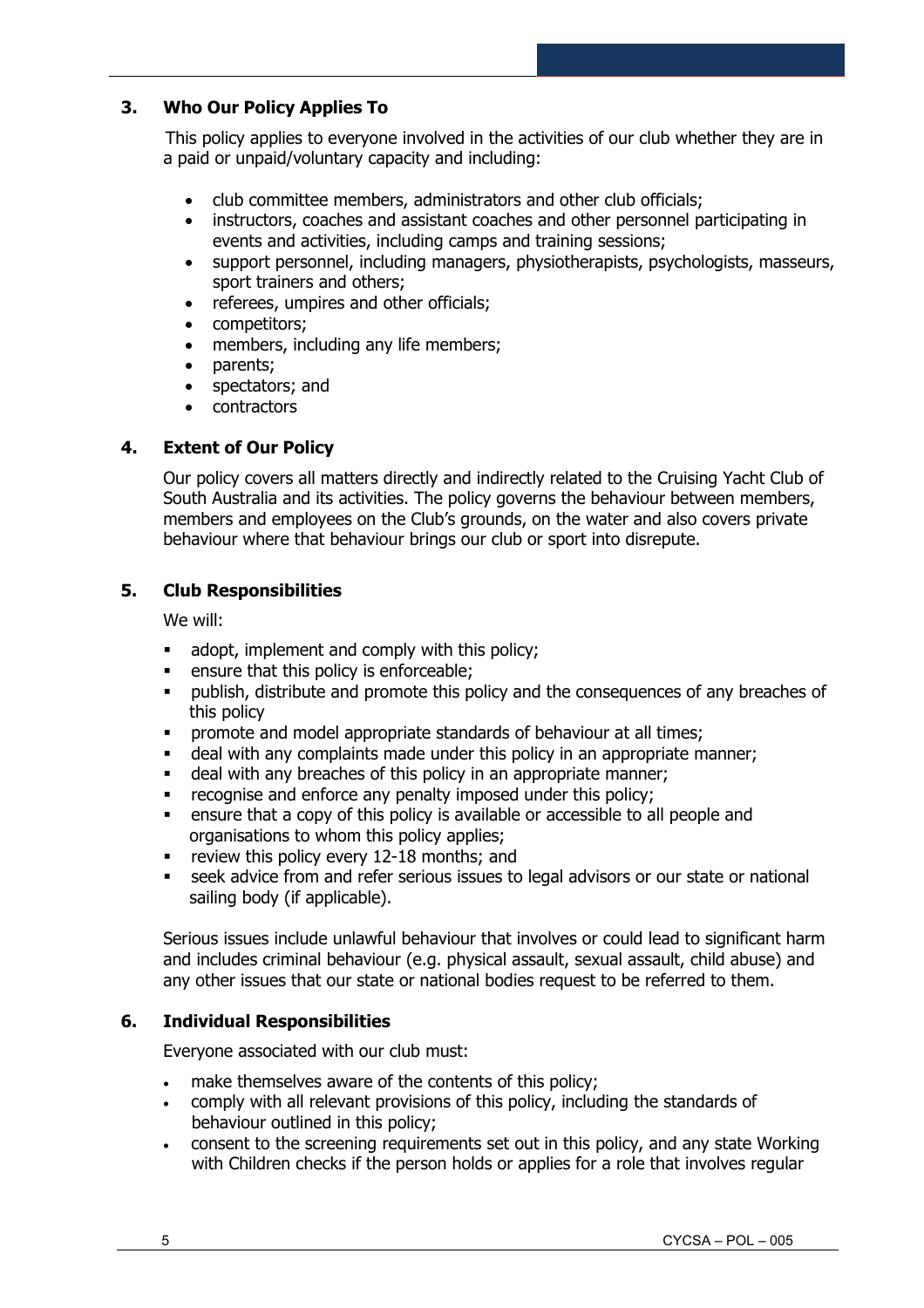unsupervised contact with a child or young person under the age of 18, or where otherwise required by law;

- treat other people with respect;
- always place the safety and welfare of children above other considerations;
- be responsible and accountable for their behaviour; and
- follow the guidelines outlined in this policy if they wish to make a complaint or report a concern about possible child abuse, discrimination, harassment, bullying or other inappropriate behaviour; and
- comply with any decisions and/or disciplinary measures imposed under this policy.

## **7. Protection of Children**

#### **7.1 Child Protection**

The Cruising Yacht Club of South Australia is committed to the safety and wellbeing of children and young people who participate in our club's activities or use our services. We support the rights of the child and will act at all times to ensure that a child safe environment is maintained. We also support the rights and wellbeing of our staff and volunteers and encourage their active participation in building and maintaining a secure and safe environment for all participants.

The Cruising Yacht Club of South Australia acknowledges the valuable contribution made by our employees, members and volunteers and we encourage their active participating in providing a safe, fair and inclusive environment for all participants.

## **7.1.1: Identifying and Analysing Risks of Harm**

The Cruising Yacht Club of South Australia will develop and implement a risk management strategy, which includes a review of our existing child protection practices, to determine how child-safe our organisation is and to identify any additional steps we can take to minimise and prevent the risk of harm to children because of the action of an employee, volunteer or another person.

## **7.1.2: Developing Codes of Conduct for Adults and Children**

We will develop and promote a code of conduct that specifies standards of conduct and care we expect of adults when they deal and interact with children, particularly those in our care. We will also implement a code of conduct to promote appropriate behaviour between children.

The codes will clearly describe professional boundaries, ethical behaviour and unacceptable behaviour. (See Attachment 2)

## **7.1.3: Choosing Suitable Employees and Volunteers**

The Cruising Yacht Club of South Australia will ensure that the organisation takes all reasonable steps to ensure that it engages the most suitable and appropriate people to work with children, especially those in positions that involve regular unsupervised contact with children. This may be achieved using a range of screening measures. Such measures will aim to minimise the likelihood of engaging (or retaining) people who are unsuitable to work with children.

The Cruising Yacht Club of South Australia will ensure that Working with Children Checks and criminal history assessments are conducted for employees and volunteers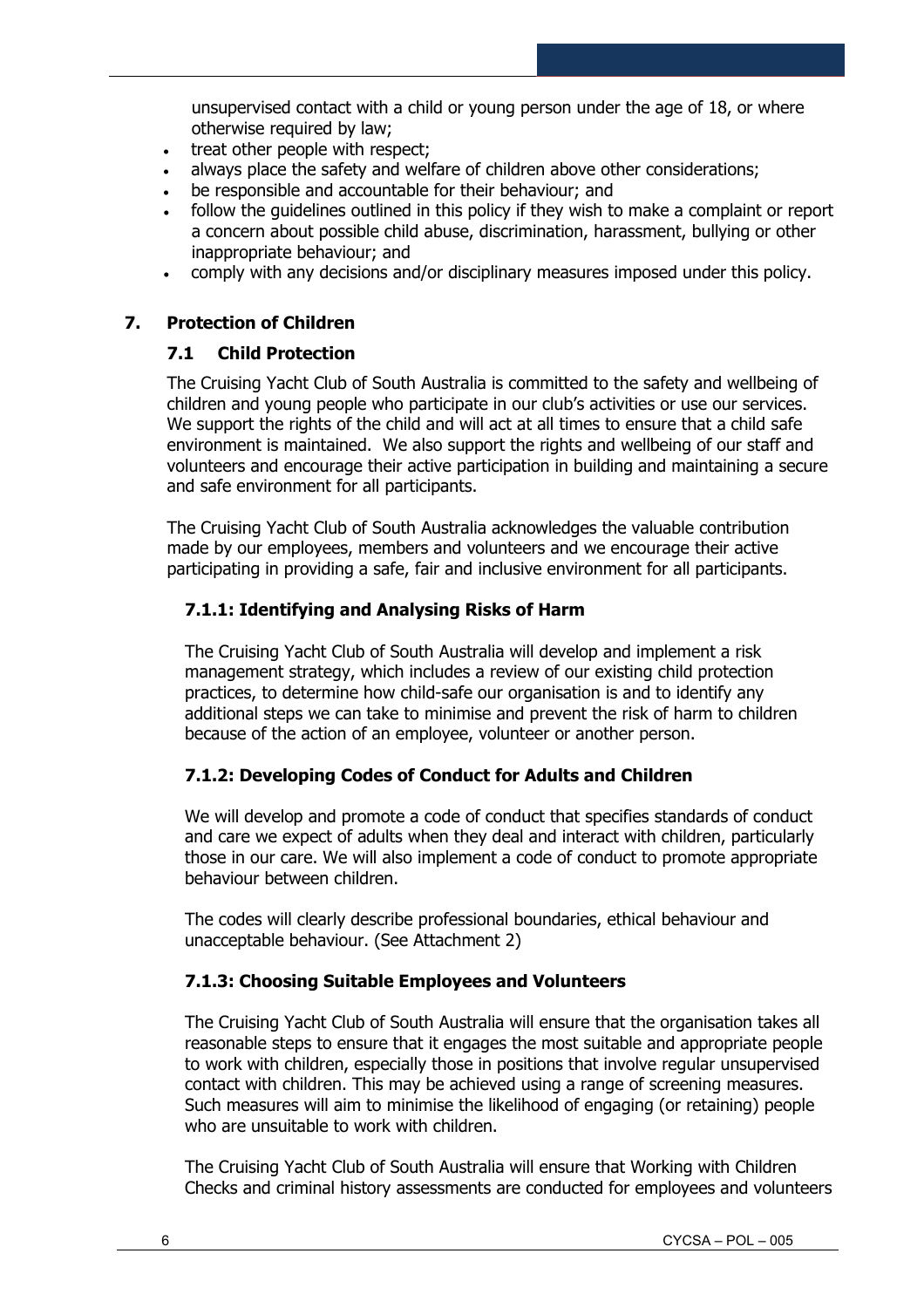working with children, where an assessment is required by law. If a criminal history report is obtained as part of the screening process, the Cruising Yacht Club of South Australia will ensure that the criminal history information is dealt with confidentially and in accordance with relevant legal requirements.

## **7.1.4: Support, Train, Supervise and Enhance Performance**

The Cruising Yacht Club of South Australia will ensure that all our employees and volunteers who work with children have ongoing supervision; support and training. Our goal is to develop their skills and capacity and to enhance their performance, so we can maintain a child-safe environment in our club.

#### **7.1.5: Empower and Promote the Participation of Children in Decision-Making and Service Development**

The Cruising Yacht Club of South Australia will promote the involvement and participation of children and young people in developing and maintaining a child-safe environment in our club.

## **7.1.6: Report and Respond Appropriately to Suspected Abuse and Neglect**

The Cruising Yacht Club of South Australia will ensure that employees and volunteers are able to identify and respond appropriately to children at risk of harm and that they are aware of their responsibilities under state laws to make a report if they suspect on reasonable ground that a child has been, or is being, abused or neglected (See Attachment 3).

In addition to any legal obligations, if any person believes that another person or organisation bound by this policy is acting inappropriately towards a child or is in breach of this policy they may make an internal complaint.

Please refer to our complaints procedure in section 10 of this policy. Any person who believes a child is in immediate danger or in a life-threatening situation, should contact the police immediately.

## **7.2 Supervision**

In accordance with By-Laws 6.7 & 6.9, children under the age of [12] must be supervised at all times by a responsible adult.

For reasons of courtesy and safety, parents must collect their children on time. If it appears a member will be left alone with just one child at the end of any club activity, they will ask another member to stay until the child is collected.

## **7.3 Transportation**

Parents and or guardians are responsible for organising the transportation of their children to and from club activities (e.g. training and games).Where we make arrangements for the transportation of children (e.g. for away matches or overnight trips), we will conduct a risk assessment that includes ensuring vehicles are adequately insured, the driver has a current and appropriate licence for the vehicle being used and the appropriate safety measures are in place (e.g. fitted working seatbelts)].

## **7.4 Taking Images of Children**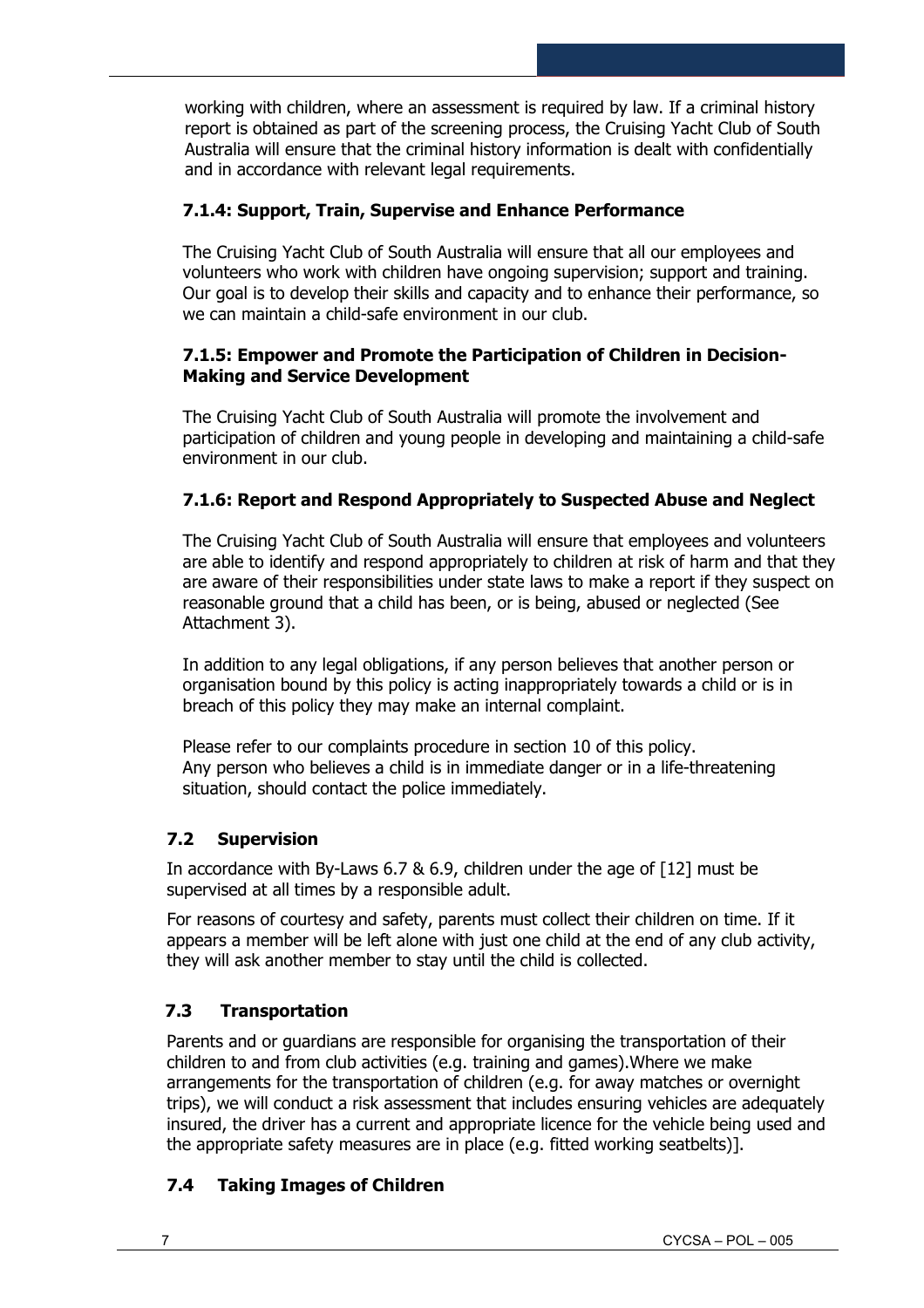Images of children can be used inappropriately or illegally. We require that members, wherever possible, obtain permission from a child's parent or guardian before taking an image of a child that is not their own. We will also make sure that the parent or guardian understands how the image will be used.

To respect people's privacy, we do not allow camera phones, videos and cameras to be used inside changing areas, showers and toilets which we control or are used in connection with our club.

When using a photo of a child, we will not name or identify the child or publish personal information, such as residential address, email address or telephone number, without the consent of the child's parent or guardian. We will not provide information about a child's hobbies, interests, school or the like, as this can be used by paedophiles or other persons to "groom" a child.

We will only use images of children that are relevant to our club's activities and we will ensure that they are suitably clothed in a manner that promotes our club. We will seek permission from a child's parent or guardian before using their images.

## **8. Discrimination, Harassment and Bullying**

Our club is committed to providing an environment in which people are treated fairly and equitably and that is, as far as practicable, free from all forms of discrimination, harassment and bullying.

We recognise that people may not be able to enjoy themselves or perform at their best if they are treated unfairly, discriminated against, harassed or bullied.

#### **8.1 Discrimination**

Unlawful discrimination involves the less favourable treatment of a person on the basis of one or more of the personal characteristics protected by State or Federal antidiscrimination laws.

Discrimination includes both direct and indirect discrimination:

- **Direct discrimination** occurs if a person treats, or proposes to treat, a person with a protected personal characteristic unfavourably because of that personal characteristic.
- **Indirect discrimination** occurs if a person imposes, or proposes to impose, a requirement, condition or practice that will disadvantage a person with a protected personal characteristic and that requirement, condition or practice is not reasonable.

For the purpose of determining discrimination, the offender's awareness and motive are irrelevant.

#### **8.2 Harassment**

Harassment is any unwelcome conduct, verbal or physical, that intimidates, offends or humiliates another person and which happens because a person has a certain personal characteristic protected by State or Federal anti-discrimination legislation.

The offensive behaviour does not have to take place a number of times, a single incident can constitute harassment.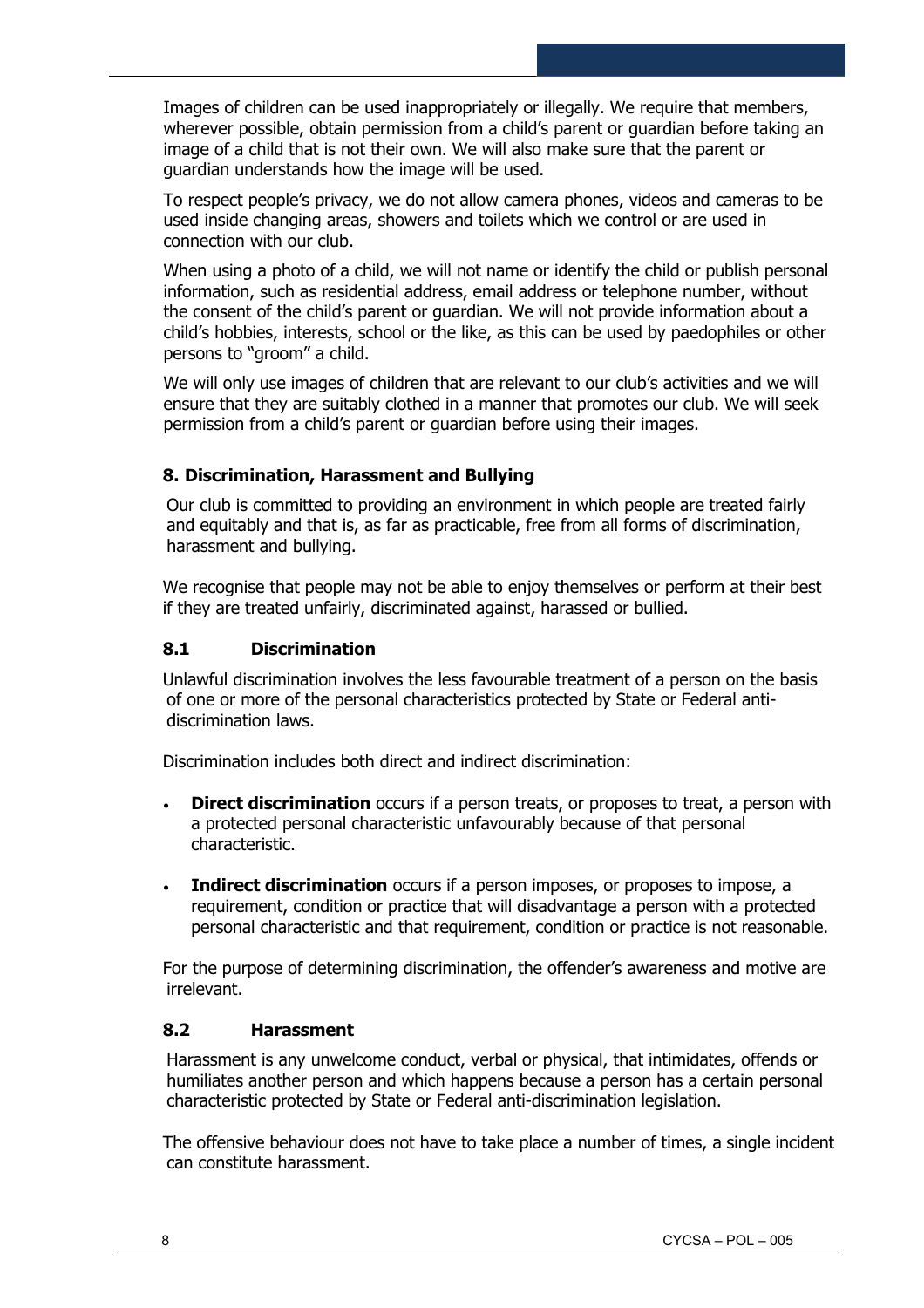Sexual harassment is a specific and serious form of harassment. It is unwelcome sexual behaviour, which could be expected to make a person feel offended, humiliated or intimidated. Sexual harassment can be physical, spoken or written. It can include:

comments about a person's private life or the way they look

sexually suggestive behaviour, such as leering or staring

brushing up against someone, touching, fondling or hugging

sexually suggestive comments or jokes

displaying offensive screen savers, photos, calendars or objects

repeated unwanted requests to go out

requests for sex

sexually explicit posts on social networking sites

insults or taunts of a sexual nature

intrusive questions or statements about a person's private life

sending sexually explicit emails or text messages

inappropriate advances on social networking sites

accessing sexually explicit internet sites

behaviour that may also be considered to be an offence under criminal law, such as physical assault, indecent exposure, sexual assault, stalking or obscene communications.

Just because someone does not object to inappropriate behaviour at the Club, it does not mean that they are consenting to the behaviour.

A single incident is enough to constitute sexual harassment – it doesn't have to be repeated.

All incidents of sexual harassment – no matter how large or small or who is involved – require management to respond quickly and appropriately.

The Cruising Yacht Club of South Australia Inc recognises that comments and behaviour that do not offend one person can offend another. This policy requires all staff and volunteers to respect other people's limits.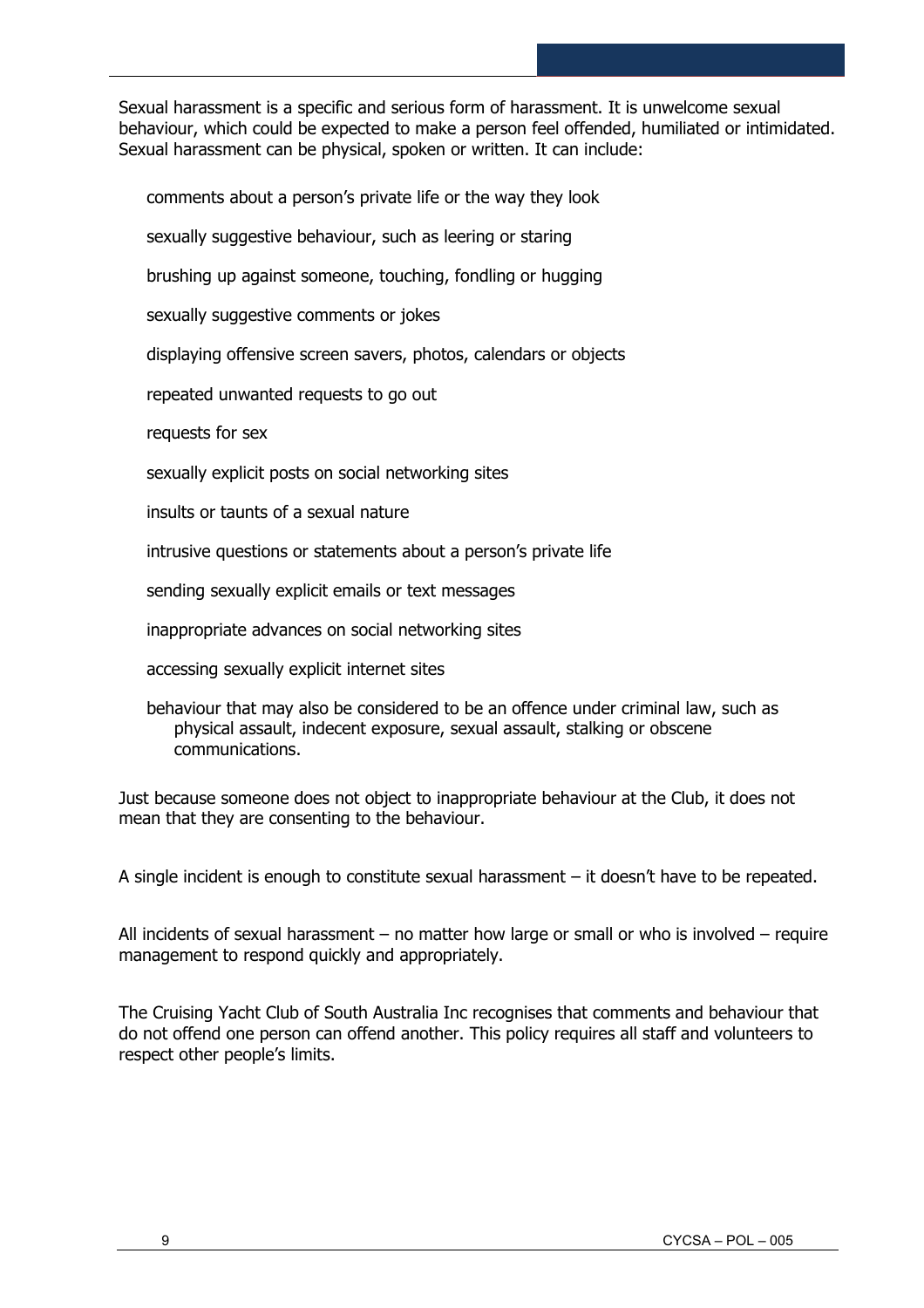Every person is covered by the anti-discrimination laws that apply in their State as well as the Federal anti-discrimination laws.

The following is a list of all the personal characteristics that apply throughout Australia:

- gender;
- race, colour, descent, national or ethnic origin, nationality, ethno-religious origin, immigration;
- national extraction or social origin;
- marital status, relationship status, identity of spouse or domestic partner;
- pregnancy, potential pregnancy, breastfeeding;
- family or carer responsibilities, status as a parent or carer;
- age;
- religion, religious beliefs or activities;
- political beliefs or activities;
- lawful sexual activity;
- sexual orientation and gender identity;
- profession, trade, occupation or calling;
- irrelevant criminal record, spent convictions;
- irrelevant medical record;
- member of association or organisation of employees or employers, industrial activity, trade union activity;
- physical features;
- disability, mental or physical impairment;
- defence service; and
- personal association with someone who has, or is assumed to have, any of these personal characteristics.

Legislation also prohibits:

- racial, religious, homosexual, transgender and HIV/AIDS vilification; and
- victimisation resulting from a complaint.

## **8.3 Bullying**

The Cruising Yacht Club of South Australia is committed to providing an environment that is free from bullying. We understand that bullying has the potential to result in significant negative consequences for an individual's health and wellbeing, and we regard bullying in all forms as unacceptable at our club.

Bullying is characterised by repeated, unreasonable behaviour directed at a person, or group of persons, that creates a risk to health and safety. Bullying behaviour is that which a reasonable person in the circumstances would expect to victimise, humiliate, undermine, threaten, degrade, offend or intimidate a person. Bullying behaviour can include actions of an individual or group.

Whilst generally characterised by repeated behaviours, one off instances can amount to bullying.

The following types of behaviour, where repeated or occurring as part of a pattern of behaviour, would be considered bullying:

- verbal abuse including shouting, swearing, teasing, making belittling remarks or persistent unjustified criticism;
- excluding or isolating a group or person;
- spreading malicious rumours; or
- psychological harassment such as intimidation.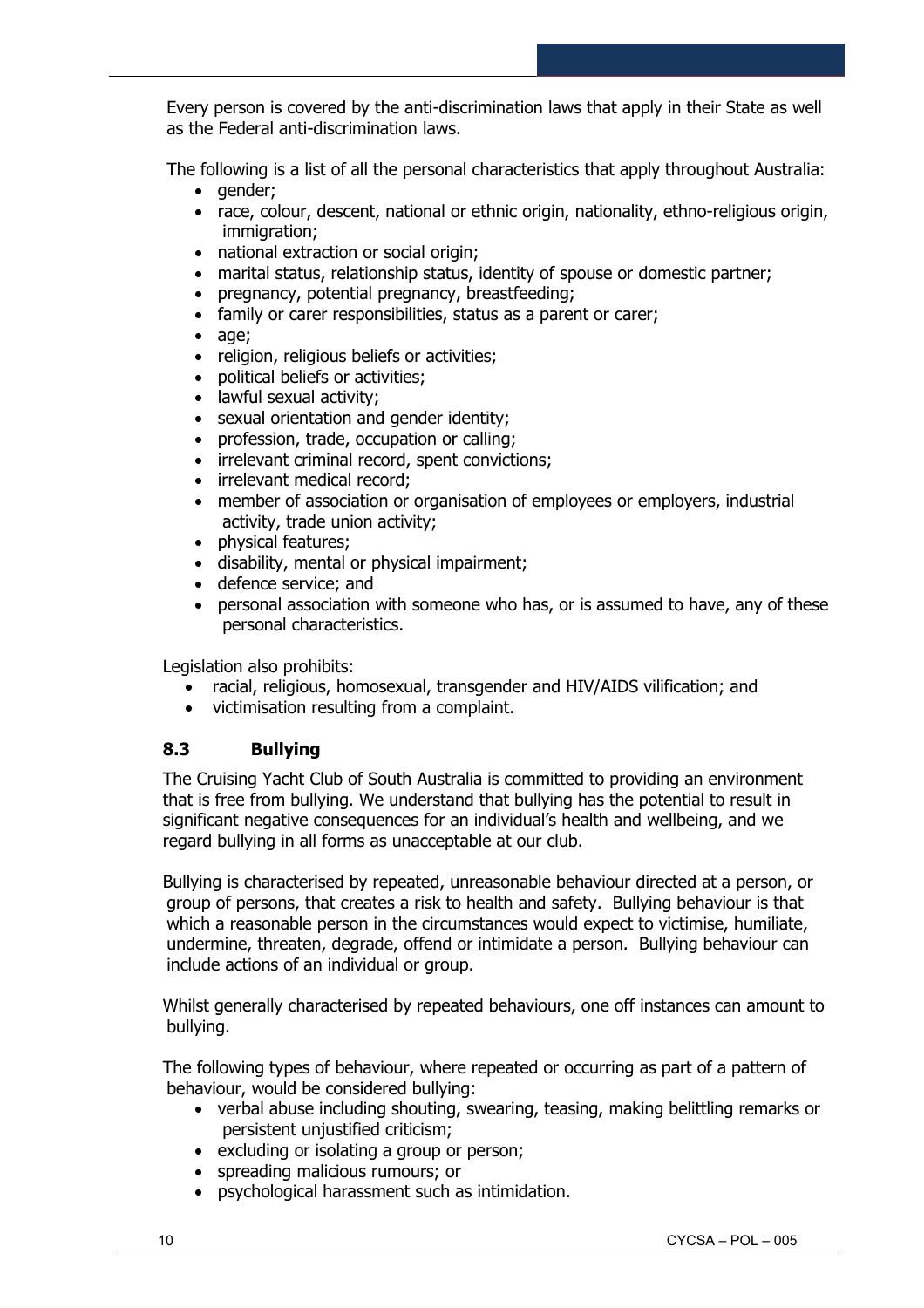Bullying includes cyber-bulling which occurs through the use of technology. New technologies and communication tools, such as smart phones and social networking websites, have greatly increased the potential for people to be bullied though unwanted and inappropriate comments.

We will not tolerate abusive, discriminatory, intimidating or offensive statements being made online.

If any person believes they are being, or have been, bullied by another person or organisation bound by this policy, he or she may make a complaint. (Refer to Item 10 of this policy.)

## **9. Inclusive practices**

Our club is welcoming and we will seek to include members from all areas of our community.

The following are examples of some of our inclusive practices.

## **9.1 People with a disability**

The Cruising Yacht Club of South Australia will not discriminate against any person because they have a disability. Where it is necessary, we will make reasonable adjustments (e.g. modifications to equipment and rules) to enable participation.

## **9. 2 People from diverse cultures**

We will support, respect and encourage people from diverse cultures and religions to participate in our club and where possible we will accommodate requests for flexibility (e.g. modifications to uniforms).

## **9.3 Sexual & Gender Identity**

All people, regardless of their sexuality or gender identity, are welcome at our club. We strive to provide a safe environment for participation and will not tolerate any form of discrimination or harassment because of a person's sexuality or gender identity.

## **9.4 Pregnancy**

The Cruising Yacht Club of South Australia is committed to treating pregnant women fairly and to removing any unreasonable barriers to their full participation in our club's activities. We will not tolerate any discrimination or harassment against pregnant women.

We will take reasonable care to ensure the continuing safety, health and wellbeing of pregnant women. We will advise pregnant women that there may be risks involved with their continuing participation in sport, and we will encourage them to obtain medical advice about those risks. Pregnant women should be aware that their own health and wellbeing, and that of their unborn child, is of utmost importance in their decisionmaking about the extent they choose to participate in our sport.

We encourage all pregnant women to talk with their medical advisers, make themselves aware of the facts about pregnancy in sport and ensure that they make informed decisions about their participation in our sport. Pregnant women should make these decisions themselves, in consultation with their medical advisers and in discussion with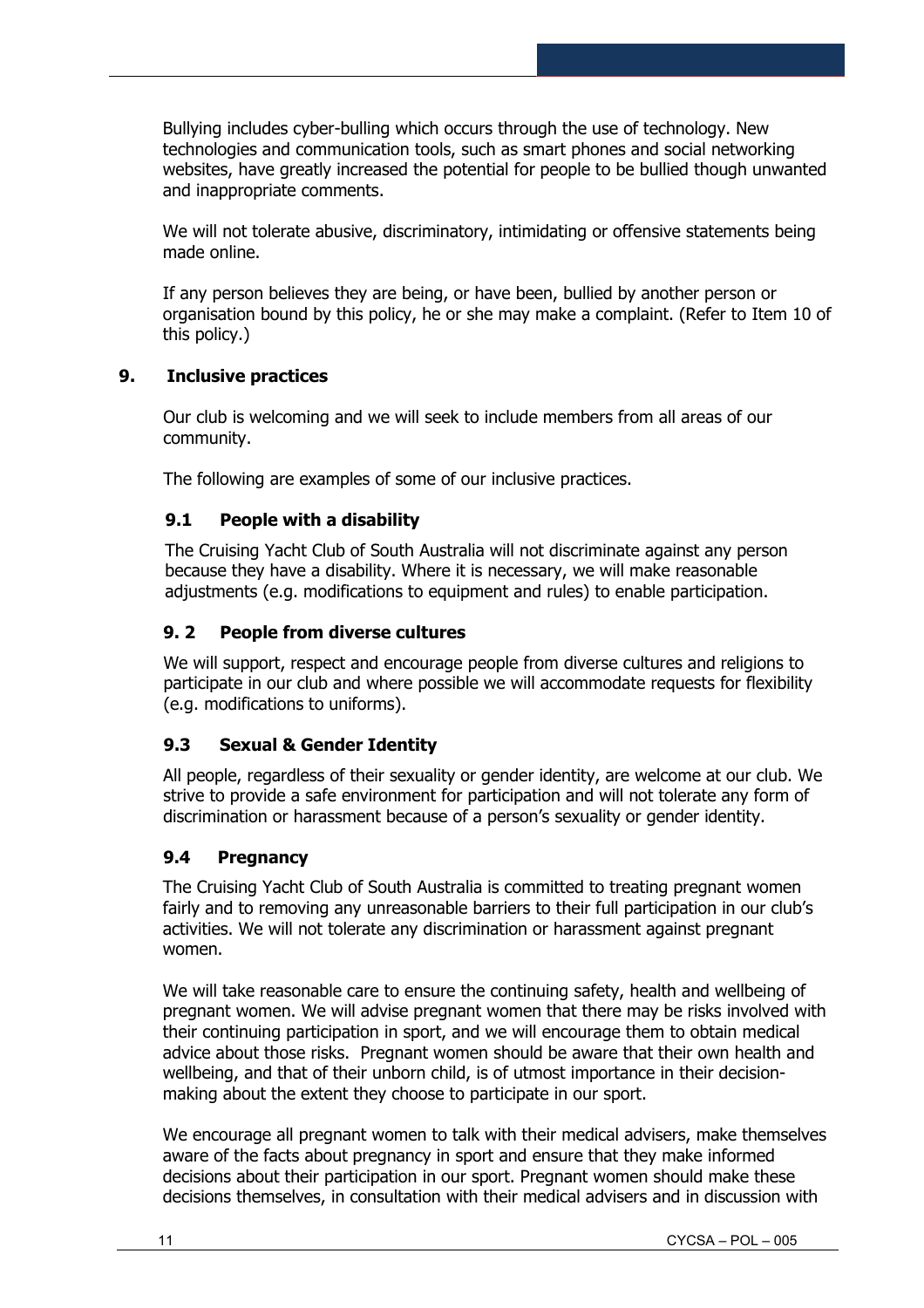Cruising Yacht Club of South Australia. We will only require pregnant women to sign a disclaimer in relation to their participation in our sport whilst they are pregnant if all other participants are required to sign one in similar circumstances. We will not require women to undertake a pregnancy test.

If a pregnant woman believes she is being, or has been, harassed or discriminated against by another person bound by this policy, she may make a complaint (see section 10).

## **10. Responding to Complaints**

## **10.1 Complaints**

Our club takes all complaints about behaviour seriously. Our club will handle complaints based on the principles of procedural fairness, and ensure:

- **E** all complaints will be taken seriously;
- the person making the complaint (complainant) will be required to provide full details of what is being alleged (preferably in a signed written statement) and the accused will be given full details of what is being alleged against them and have the opportunity to respond to those allegations;
- **·** irrelevant matters will not be taken into account;
- decisions will be unbiased; and
- **EXECT** any penalties imposed will be reasonable.

More serious complaints may be escalated to a formal disciplinary action under Section 9 of the Cruising Yacht Club of South Australia's Constitution.

If the complaint relates to suspected child abuse, sexual assault or other criminal activity, then our club may need to report the behaviour to the police and/or relevant government authority.

## **10.2 Complaint Handling Process**

When a complaint is received by our club, the person receiving the complaint (e.g. General Manager , President, Commodore, Flag Officer) will:

- **•** listen carefully and ask questions to understand the nature and extent of the concern;
- **EXECT** ask what the complainant how they would like their concern to be resolved and if they need any support;
- explain the different options available to help resolve the complainant's concern;
- **•** inform the relevant government authorities and/or police, if required by law to do so; and
- where possible and appropriate, maintain confidentiality but not necessarily anonymity.

Once the complainant decides on their preferred option for resolution, the club will assist, where appropriate and necessary, with the resolution process. This may involve:

- supporting the person complaining to talk to the person being complained about;
- bringing all the people involved in the complaint together to talk objectively through the problem (this could include external mediation);
- **•** gathering more information (e.g. from other people that may have seen the behaviour);
- **EXE** seeking advice from our state and/or national sailing body or from an external agency (e.g. State Department of Sport or anti-discrimination agency);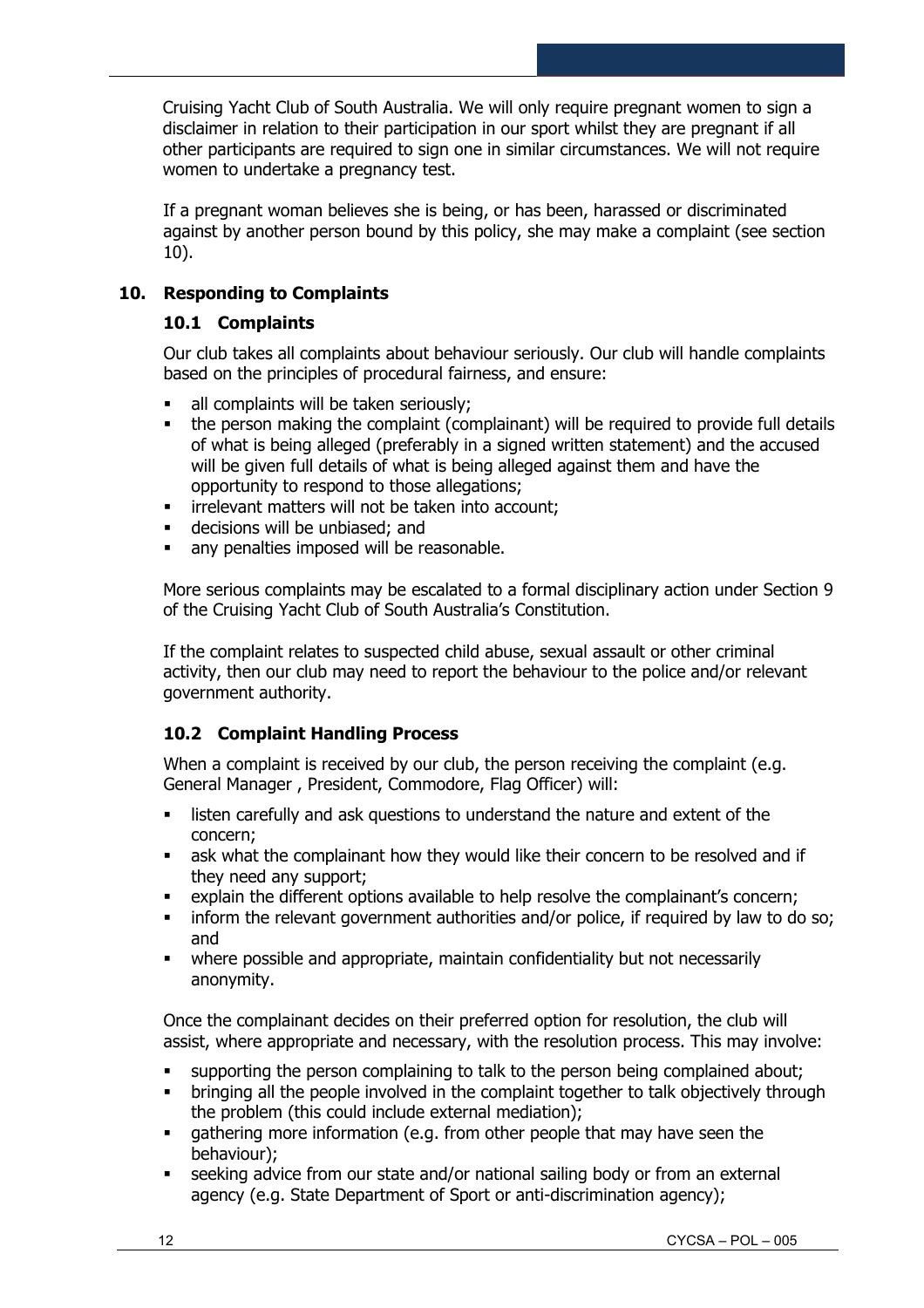- referring the complaint to our state or national sailing association; and/or
- **•** referring the complainant to an external agency such as a community mediation centre, police or anti-discrimination agency.

In situations where a complaint is referred to an anti-discrimination agency or our state or national sailing association (if applicable in the circumstance) and an investigation is conducted, the club will:

- co-operate fully with the investigation;
- where applicable, ensure the complainant is not placed in an unsupervised situation with the respondent(s); and
- act on the anti- discrimination agencies or our state or national sailing association's recommendations.

At any stage of the process, a person can seek advice from an anti-discrimination commission or other external agency and, if the matter is within their jurisdiction, may lodge a complaint with the anti-discrimination commission or other external agency. Serious incidents, such as assault or sexual assault, should be reported to the police.

## **10.3 Disciplinary Sanctions**

Our club may take disciplinary action against anyone found to have breached our policy or made false and malicious allegations. Any disciplinary measure imposed under our policy must:

- **•** be applied consistent with any contractual and employment rules and requirements;
- be fair and reasonable:
- be based on the evidence and information presented and the seriousness of the breach; and
- be determined by our constituent documents, by Laws and the rules of the game.

Possible sanctions that may be taken include:

- a direction that the individual makes verbal and/or written apology;
- counselling of the individual to address behaviour;
- withdrawal of any awards, placings, records, achievements bestowed in any tournaments, activities or events held or sanctioned by our club, noting that any penalties directly relating to yacht racing evets are required to be lodged and heard by a protest panel in accordance with the Racing Rules of Sailing;
- suspension or termination of membership, participation or engagement in a role or activity;
- de-registration of accreditation for a period of time or permanently;
- a fine; or
- any other form of discipline that our club considers reasonable and appropriate.

## **10.4 Appeals**

The complainant or respondent may in some circumstances be entitled to lodge an appeal against a decision made in relation to a complaint (including a decision where disciplinary sanctions are imposed by our club). The appeal can be made directly to the General Manager or Board of the Club who may arrange for another hearing to take place with a fresh disciplinary or complaints committee to consider the appeal.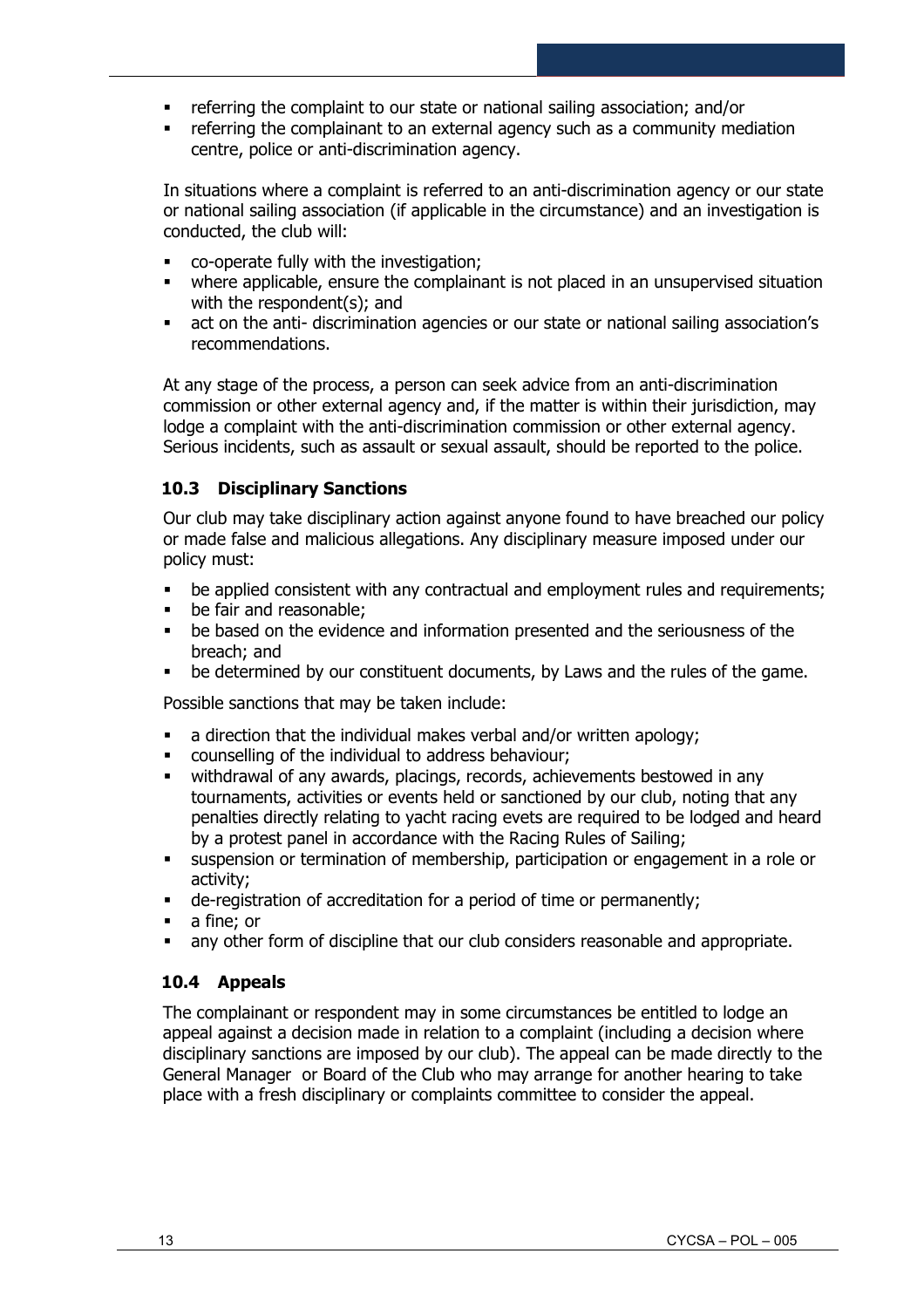## **Attachment 1.1: MEMBER PROTECTION DECLARATION**

The Cruising Yacht Club of South Australia has a duty of care to all those associated with our club and to the individuals and organisations to whom this policy applies. As a requirement of our Member Protection Policy, we must enquire into the background of those who undertake any work, coaching or regular unsupervised contact with people under the age of 18 years.

I ……………………………………………………….. (name) of …………………………………….

.……………………………………………………………….. (address) born ……/……/……………

sincerely declare:

- 1. I do not have any criminal charge pending before the courts.
- 2. I do not have any criminal convictions or findings of guilt for sexual offences, offences related to children or acts of violence.
- 3. I have not had any disciplinary proceedings brought against me by an employer, sporting organisation or similar body involving child abuse, sexual misconduct or harassment, other forms of harassment or acts of violence.
- 4. To my knowledge there is no other matter that the club may consider to constitute a risk to its members, employees, volunteers, competitors or reputation by engaging me.
- 5. I will notify the President of the club immediately upon becoming aware that any of the matters set out in clauses 1 to 4 above has changed.

Declared in the State/Territory of ……………………………………….…………………………. on …….../……./……….(date) Signature ………………………………………………………….

#### **Parent/Guardian Consent (in respect of a person under the age of 18 years)**

I have read and understood the declaration provided by my child. I confirm and warrant that the contents of the declaration provided by my child are true and correct in every particular.

Name:……………………………………………….…….

Signature:…………………………………………………

Date: ………………………………………. …………….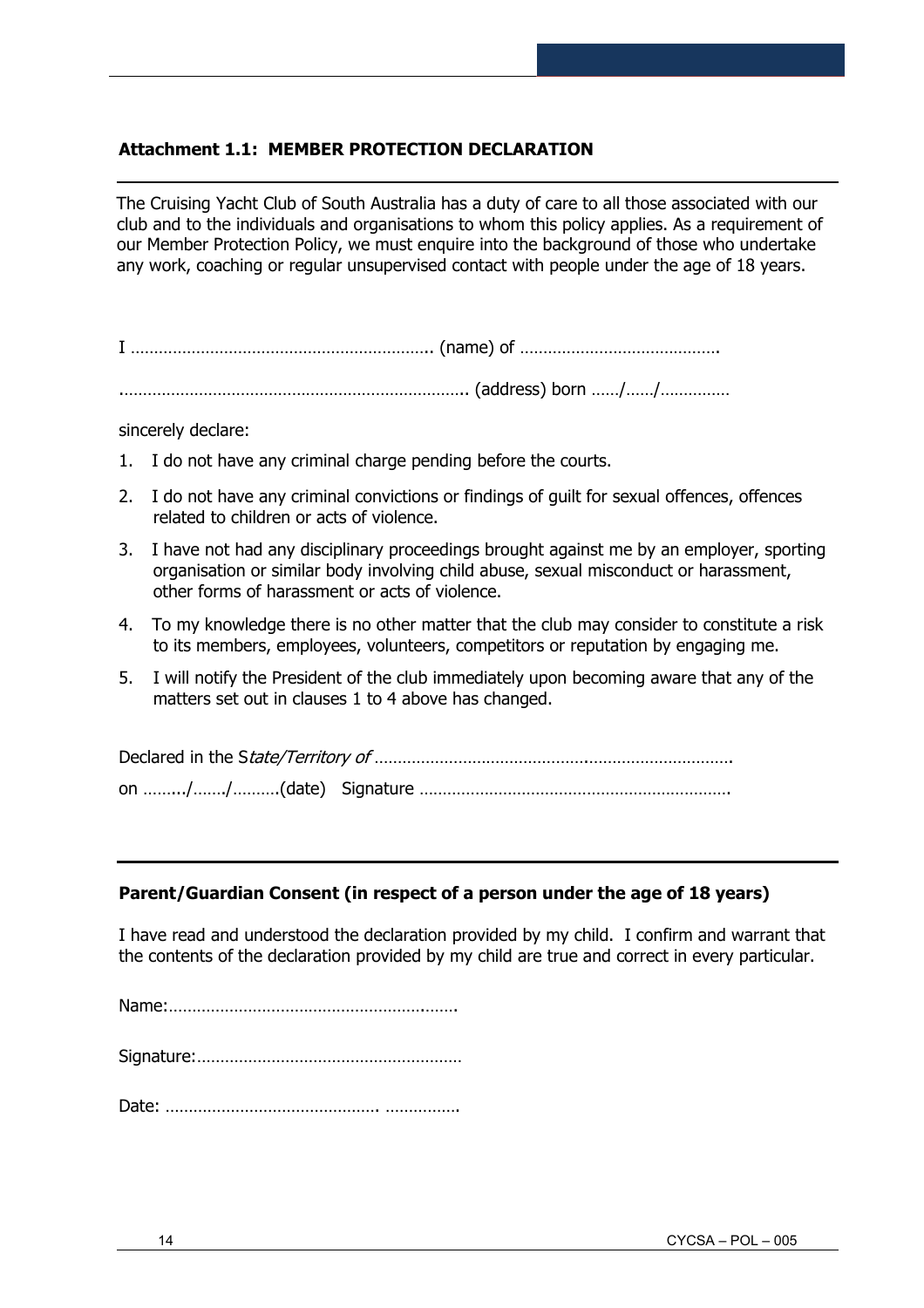## **Attachment 1.2: WORKING WITH CHILDREN CHECK REQUIREMENTS**

Working with Children Checks aim to create a child-safe environment and to protect children and young people involved in our sport from physical and sexual harm.

They assess the suitability of people to work with children and young people and can involve:

- criminal history checks;
- signed declarations;
- referee checks; and
- other relevant background checks to assess a person's suitability to work with children and young people.

Working with Children Check requirements vary across Australia. **Fact Sheets** for each state and territory are available on the Play by the Rules website: https://www.playbytherules.net.au/

Detailed information, including the forms required to complete a Working with Children Check, are available in South Australia from the Department for Education and Child Development Website:<https://www.childprotection.sa.gov.au/childsafe>

Phone : 08 8463 6468.

National Police Check: [www.police.sa.gov.au/services-and-events/apply-for-a-police-record](http://www.police.sa.gov.au/services-and-events/apply-for-a-police-record-check)[check](http://www.police.sa.gov.au/services-and-events/apply-for-a-police-record-check)

DCSI Child Related Work Screening: https://screening.sa.gov.au/types-of-check/child-relatedemployment

#### **Travelling to other states or territories**

It is important to remember that when travelling to other states or territories, representatives of sporting organisations must comply with the legislative requirements of that particular state or territory.

In certain jurisdictions, temporary, time limited exemptions from working with children checks may be available for interstate visitors with a Working with Children Check in their home state.

The laws providing interstate exemptions are not consistent across Australia.

If an employee or volunteer for your club is travelling interstate to do work that would normally require a working for children check, you will need to check the relevant requirements of that state or territory.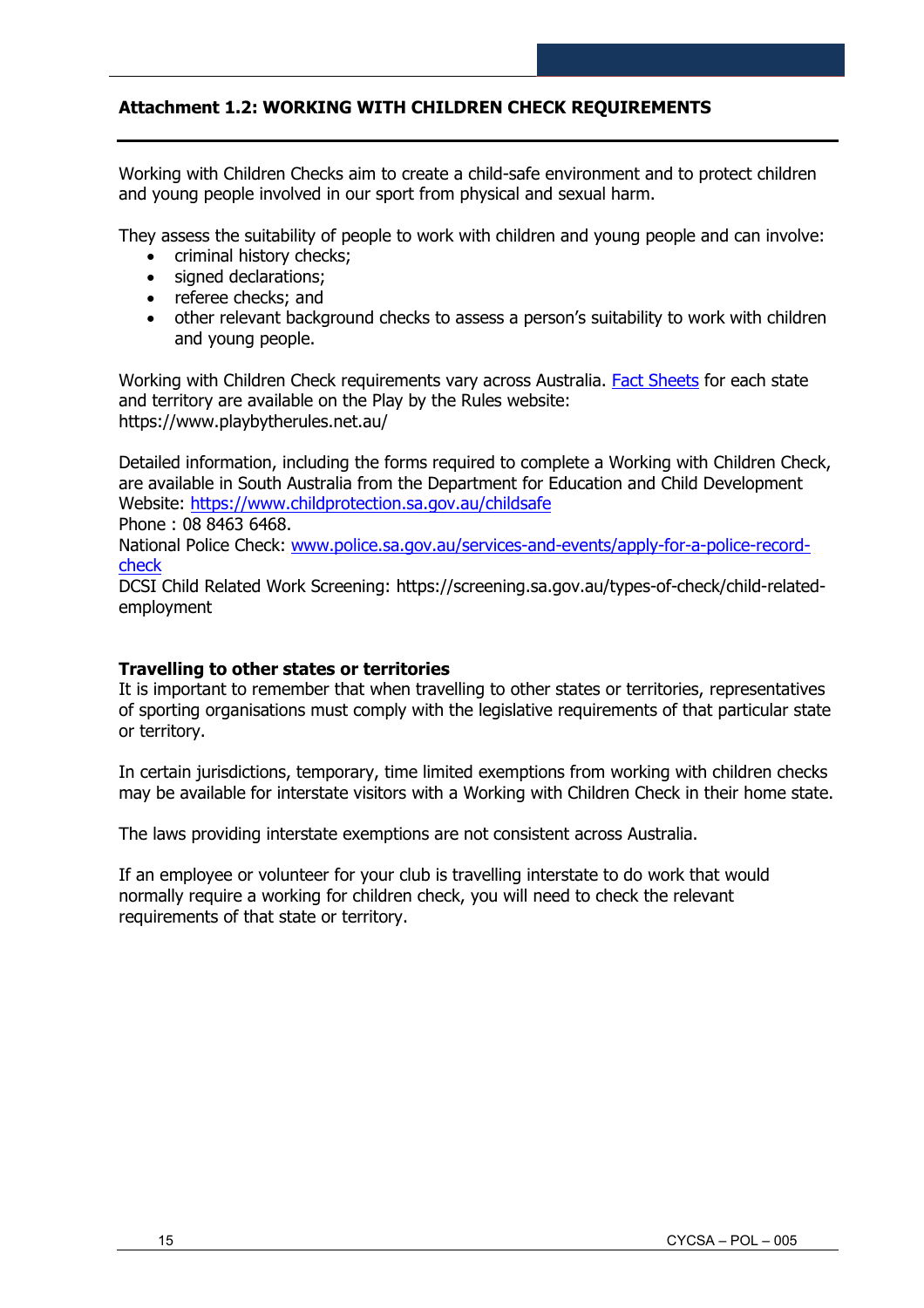## **Attachment 2: CODES OF BEHAVIOUR**



## **Code of Conduct**

The Cruising Yacht Club of South Australia requires all members, volunteers, service providers and employees to comply with the Club's 'Code of Conduct': -

- Respect the rights, dignity and worth of others. Behave in a courteous, respectful and civilised manner at all times, whilst at the Club, representing the Club or at an external Club activity
- Be fair, considerate and honest in all dealing with others. Interact with each other and with Club employees in a courteous, respectful and civilised manner
- Respect the rights of others to enjoy the Club's facilities and services
- Respect the privacy of members, quests, employees and visitors
- Be responsible for the conduct of any guests that you bring to the Club and ensure that they act appropriately and in accordance to the rules of the Club
- Refrain from any form of harassment or bullying
- Respect the health and safety of others (including Club employees)
- Comply with the rules of the Club as detailed in the CYCSA Constitution, By-Laws, Member Protection Policy and other documents that may be in force from time to time and also the rules and guidelines of any sport being conducted at the Club under national and international guidelines where they are applicable.
- Comply with Club policies, dress codes, signage and reasonable directions of employees
- Refrain from any behaviour that may bring the Cruising Yacht Club of South Australia into disrepute.
- Show concern and caution towards others who may be sick or injured.
- Be a positive role model.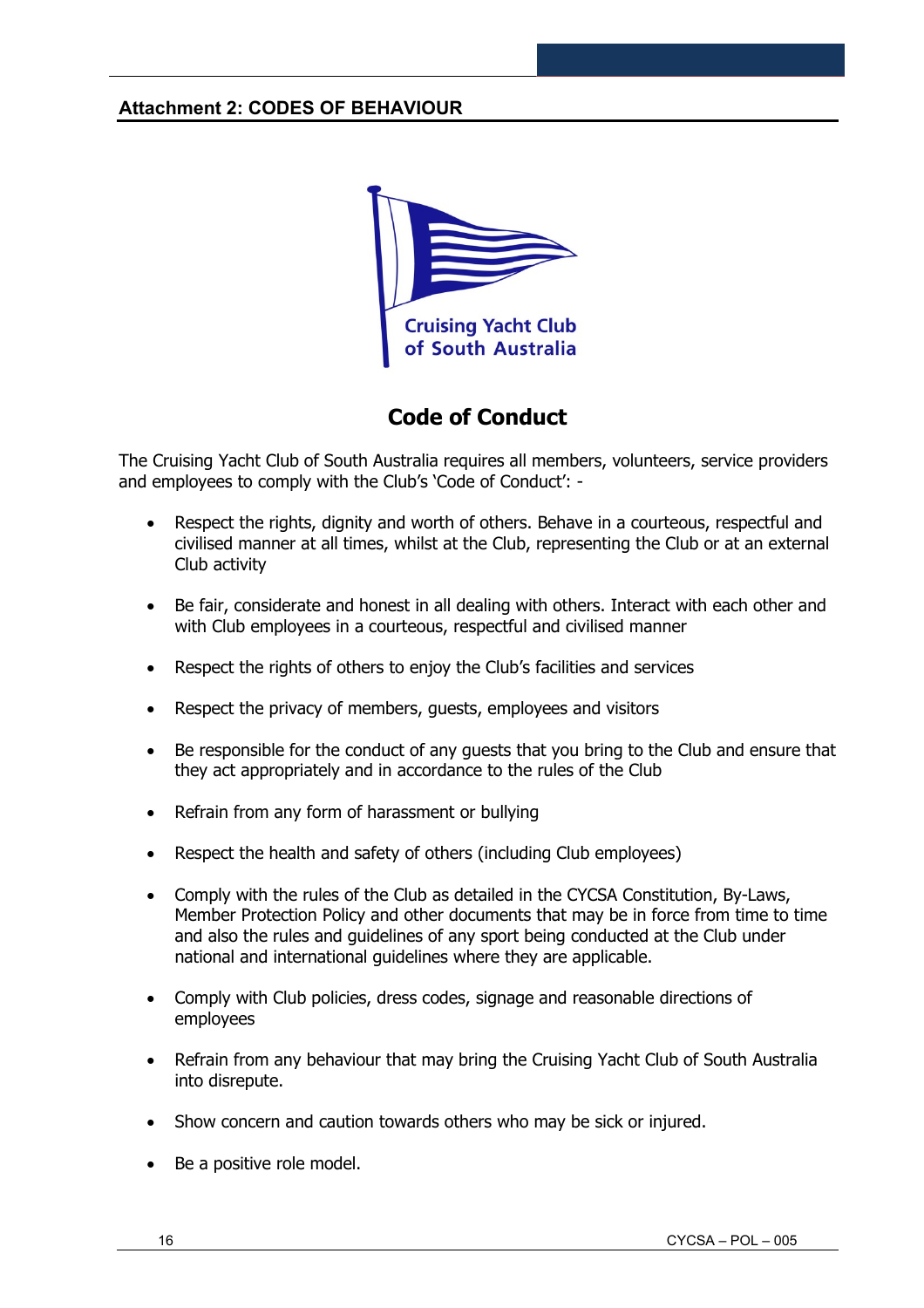• Understand the repercussions if you breach, or are aware of any breaches of, the Member Protection Policy.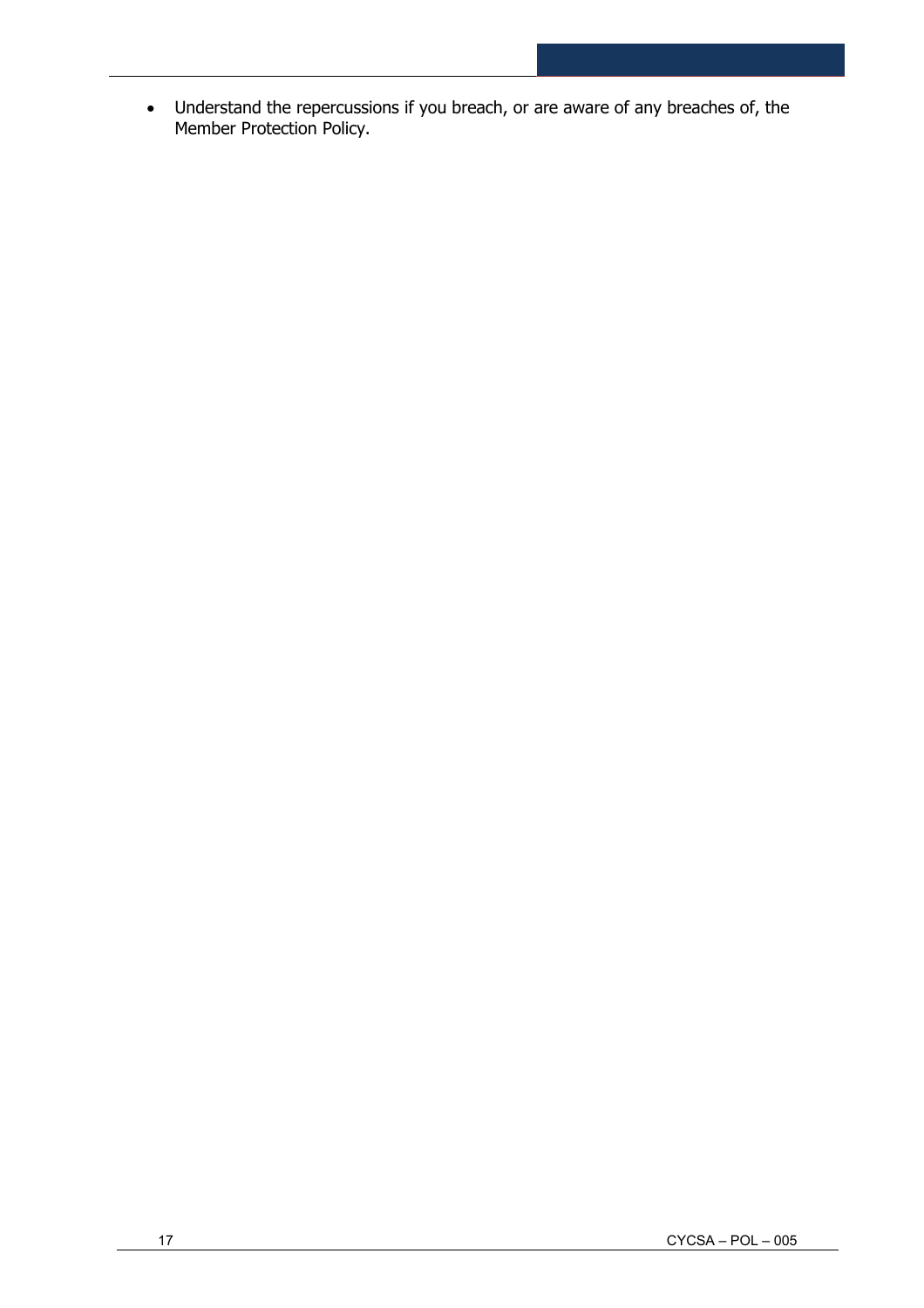## **Code of conduct and Policy for observance by Club officials and members leading up to and including the election of Board members pursuant to the Constitution**

During the electoral process any member should be at liberty to debate the suitability of any candidate in comparison with another or others and freedom of expression should be preserved. However, comments that might be interpreted as being the official or specific view of the Board about a candidate or candidates should not be disseminated by members holding official positions within the Club.

They may of course express their private preferences but ensure that the demarcation is made clear.

The only person who should make official observations about the electoral process is the President, or in his or her absence, the Deputy.

Therefore…

- 1. No official comment shall be made about the annual election of Board members or the electoral process except by the President of the Board (with the approval of the Board), or in his or her absence, by the appointed Deputy.
- 2. Any member in an official capacity within the Club (including all committee members) shall be at liberty any time to express his or her personal views about a candidate or candidates and the electoral process, but if called upon to do so, confirm that it is a personal conviction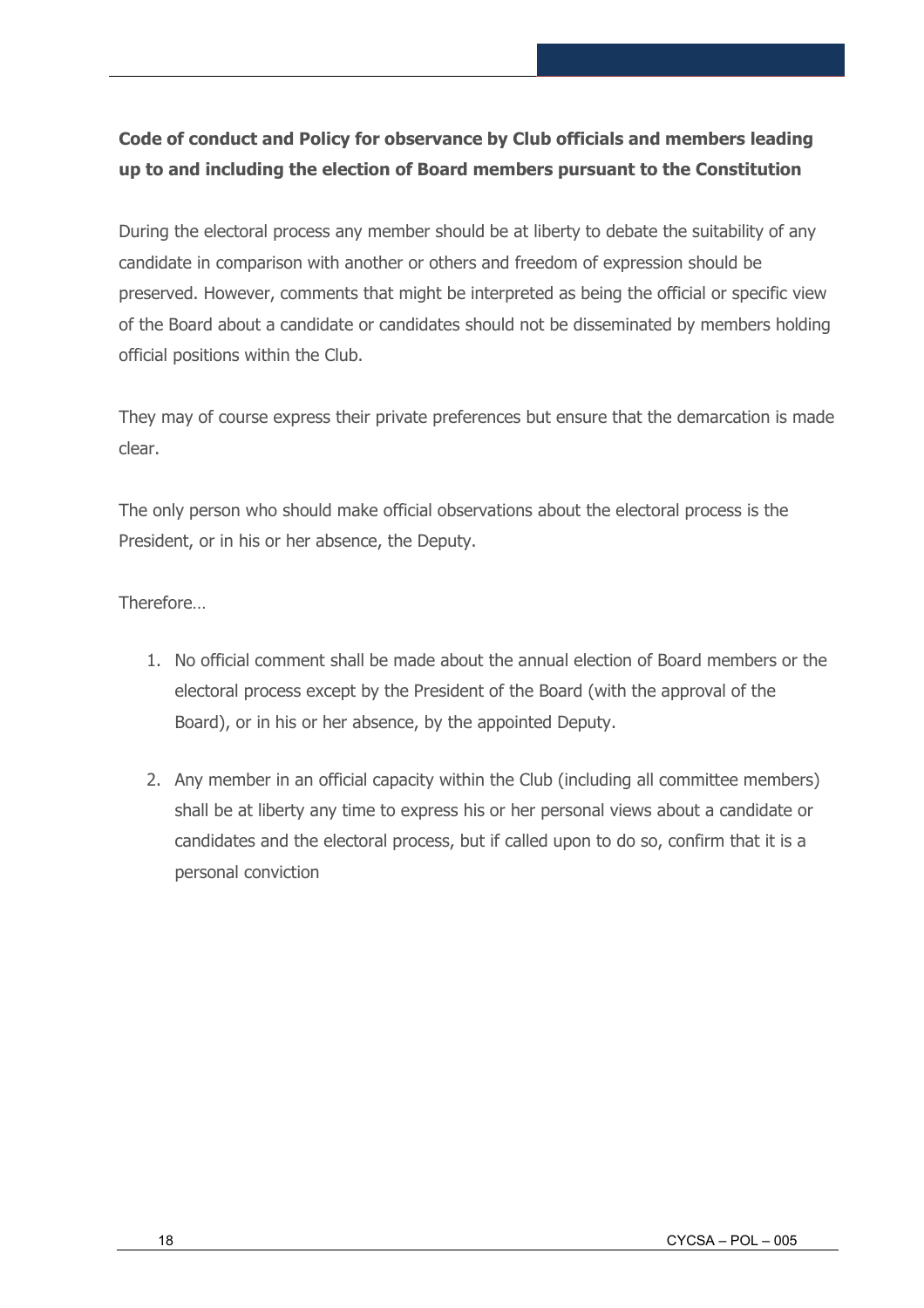# **Attachment 3: REPORTING REQUIREMENTS AND DOCUMENTS**

## **RECORD OF COMPLAINT**

| Name of person<br>receiving complaint |                                                      | Date:                      |
|---------------------------------------|------------------------------------------------------|----------------------------|
| Complainant's Name                    |                                                      |                            |
|                                       | Over 18<br>$\blacksquare$                            | Under 18<br>$\blacksquare$ |
| Complainant's contact                 | Phone:                                               |                            |
| details                               | Email:                                               |                            |
| Complainant's                         | Administrator (volunteer)<br>$\blacksquare$          | Parent<br>$\blacksquare$   |
| role/status in Club                   | Athlete/player<br>$\blacksquare$                     | Spectator                  |
|                                       | Coach/Assistant Coach<br>$\blacksquare$<br>Personnel | Support                    |
|                                       | Employee (paid)<br>$\blacksquare$                    | Other                      |
|                                       | <b>Official</b>                                      |                            |
|                                       |                                                      |                            |
| Name of person                        |                                                      |                            |
| complained about                      | Over 18<br>$\blacksquare$                            | Under 18<br>$\blacksquare$ |
| Person complained                     | Administrator (volunteer)<br>$\blacksquare$          | Parent                     |
| about role/status in Club             | Athlete/player<br>$\blacksquare$                     | Spectator                  |
|                                       | Coach/Assistant Coach<br>$\blacksquare$<br>Personnel | Support                    |
|                                       | Employee (paid)<br>$\blacksquare$                    | Other                      |
|                                       | <b>Official</b><br>$\blacksquare$                    |                            |
|                                       |                                                      |                            |
| Location/event of<br>alleged issue    |                                                      |                            |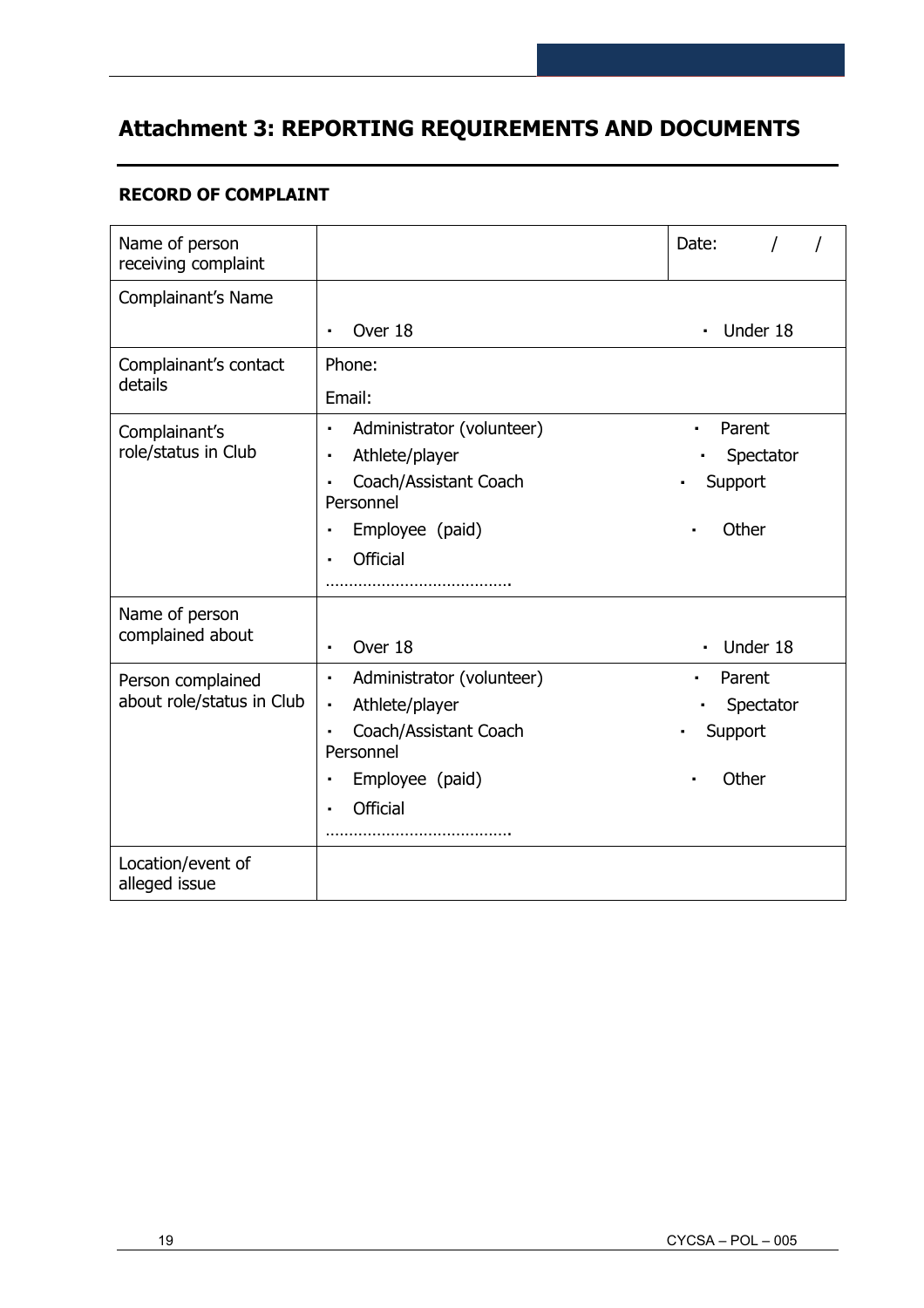| Description of alleged<br>issue          |                                     |                                     |                          |
|------------------------------------------|-------------------------------------|-------------------------------------|--------------------------|
| Nature of complaint                      | Harassment or ·<br>$\blacksquare$   | Discrimination                      |                          |
| (category/basis/grounds)                 | Sexual/sexist<br>methods            | Selection dispute                   | - Coaching               |
| Can tick more than one<br>box            | Sexuality<br>abuse                  | Personality clash<br>$\blacksquare$ | Verbal<br>$\blacksquare$ |
|                                          | Race<br>$\Box$<br>abuse             | <b>Bullying</b><br>٠                | Physical<br>×.           |
|                                          | Religion<br>$\Box$<br>Victimisation | Disability<br>$\blacksquare$        |                          |
|                                          | $\Box$ Pregnancy<br>decision        | • Child Abuse                       | Unfair                   |
|                                          |                                     |                                     |                          |
| What they want to<br>happen to fix issue |                                     |                                     |                          |
| Information provided to<br>them          |                                     |                                     |                          |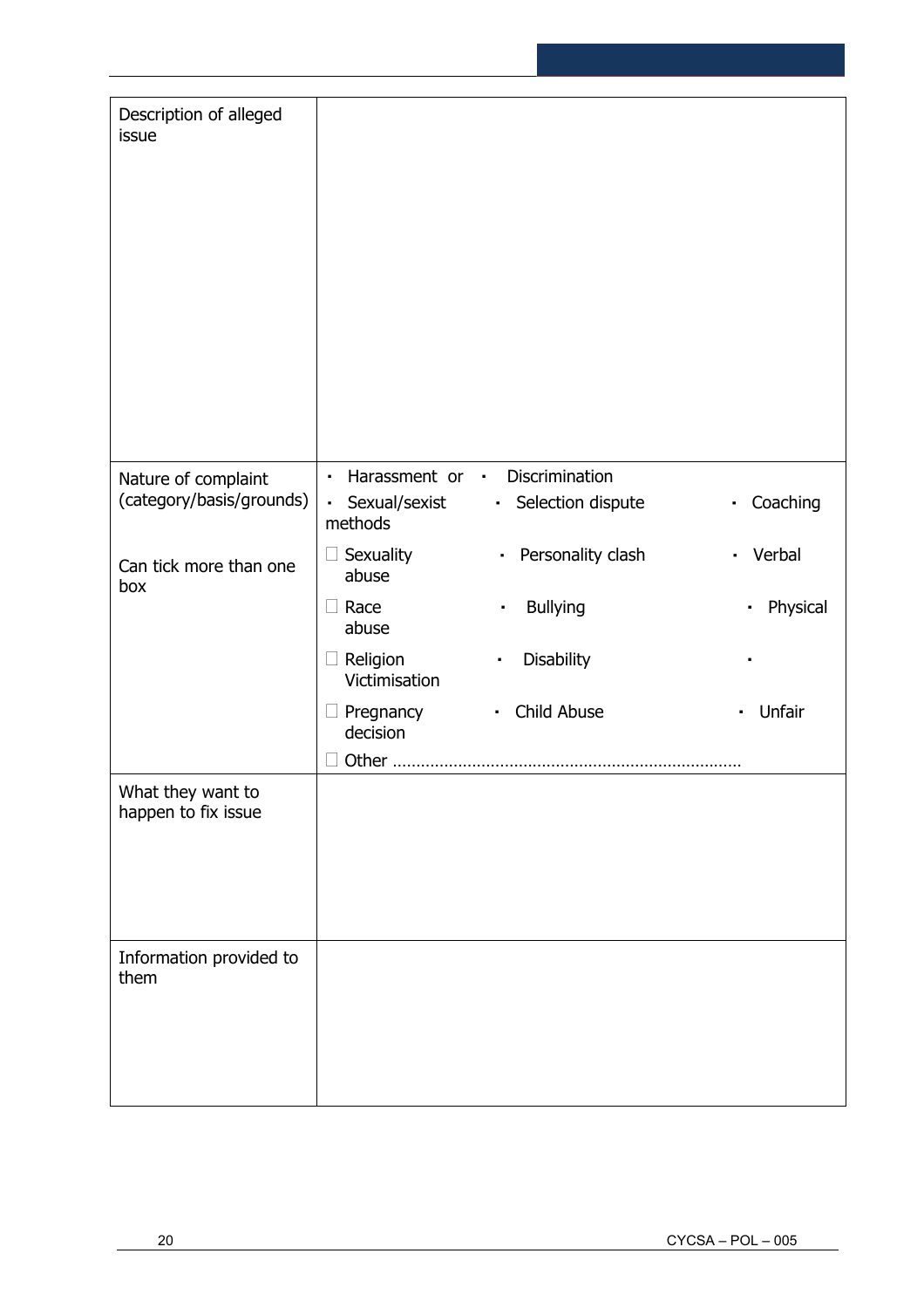| Resolution and/or action<br>taken |  |
|-----------------------------------|--|
| Follow-up action                  |  |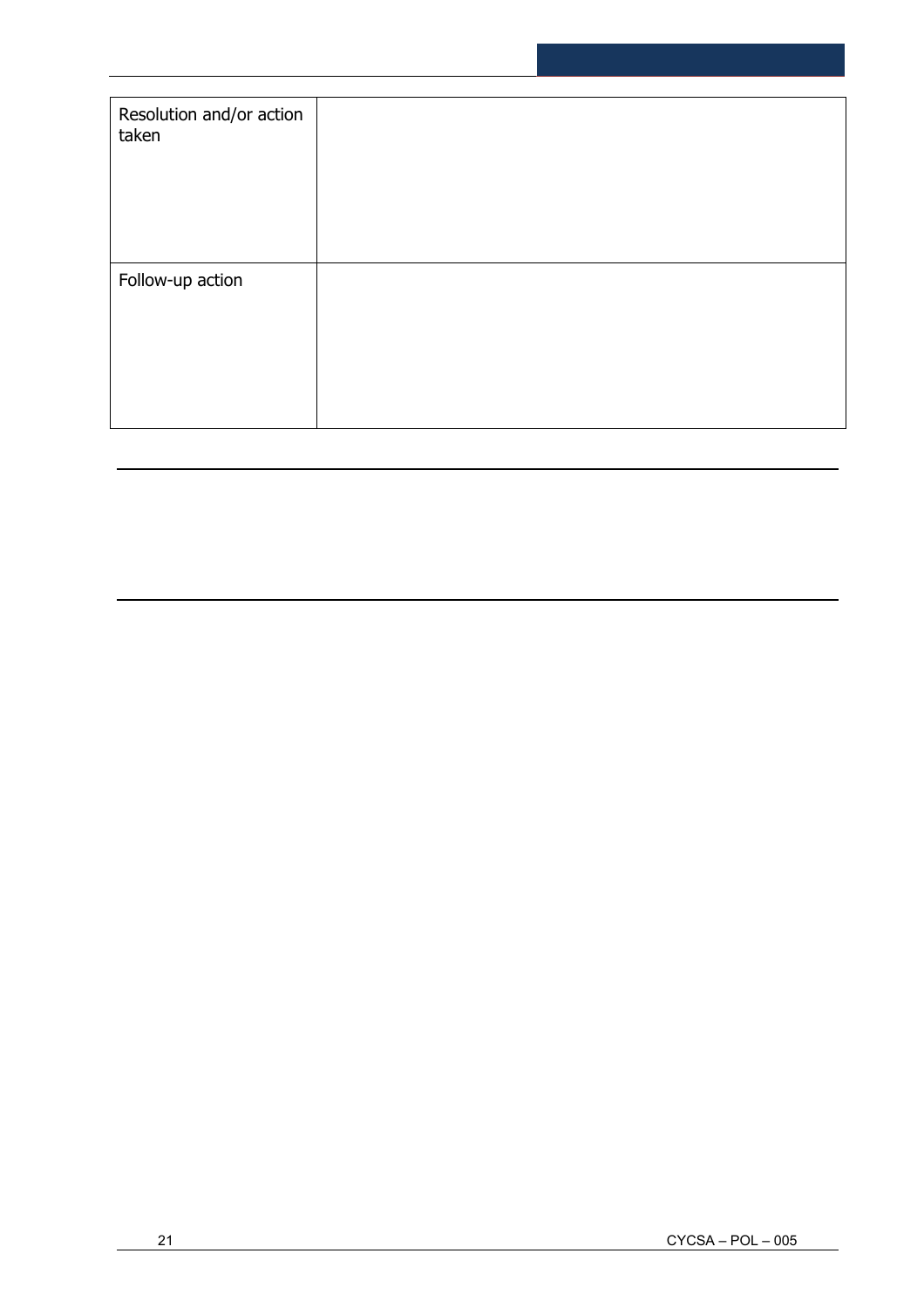## **PROCEDURE FOR HANDLING ALLEGATIONS OF CHILD ABUSE**

#### **If you believe a child is in immediate danger or a life-threatening situation**, **contact the Police immediately on 000**.

Fact sheets on reporting allegations of child abuse in different states and territories are available at [www.playbytherules.net.au](http://www.playbytherules.net.au/)

We will treat any allegation of child abuse or neglect promptly, seriously and with a high degree of sensitivity.

All people work at the Cruising Yacht Club of South Australia in a paid or unpaid capacity have a duty to report any concerns to the appropriate authorities, following the steps outlined below.

#### **Step 1: Receive the allegation**

If a child or young person raises with you an allegation of child abuse or neglect that relates to them or to another child, it is important that you listen, stay calm and be supportive.

| Do                                                                                    | Don't                                                                                           |
|---------------------------------------------------------------------------------------|-------------------------------------------------------------------------------------------------|
| Make sure you are clear about what the child<br>has told you                          | Do not challenge or undermine the child                                                         |
| Reassure the child that what has occurred is<br>not his or her fault                  | Do not seek detailed information, ask leading<br>questions or offer an opinion.                 |
| Explain that other people may need to be.<br>told in order to stop what is happening. | Do not discuss the details with any person<br>other than those detailed in these<br>procedures. |
| Promptly and accurately record the<br>discussion in writing.                          | Do not contact the alleged offender.                                                            |

#### **Step 2: Report the allegation**

- Immediately report any allegation of child abuse or neglect, or any situation involving a child at risk of harm, to the police and/or the relevant child protection agency. You may need to make a report to both.
- Contact the relevant child protection agency or police for advice if there is **any** doubt about whether the allegation should be reported.
- If the allegation involves a person to whom this policy applies, then also report the allegation to the CEO, or his/ her nominated delegate of the Cruising Yacht Club of South Australia so that he or she can manage the situation.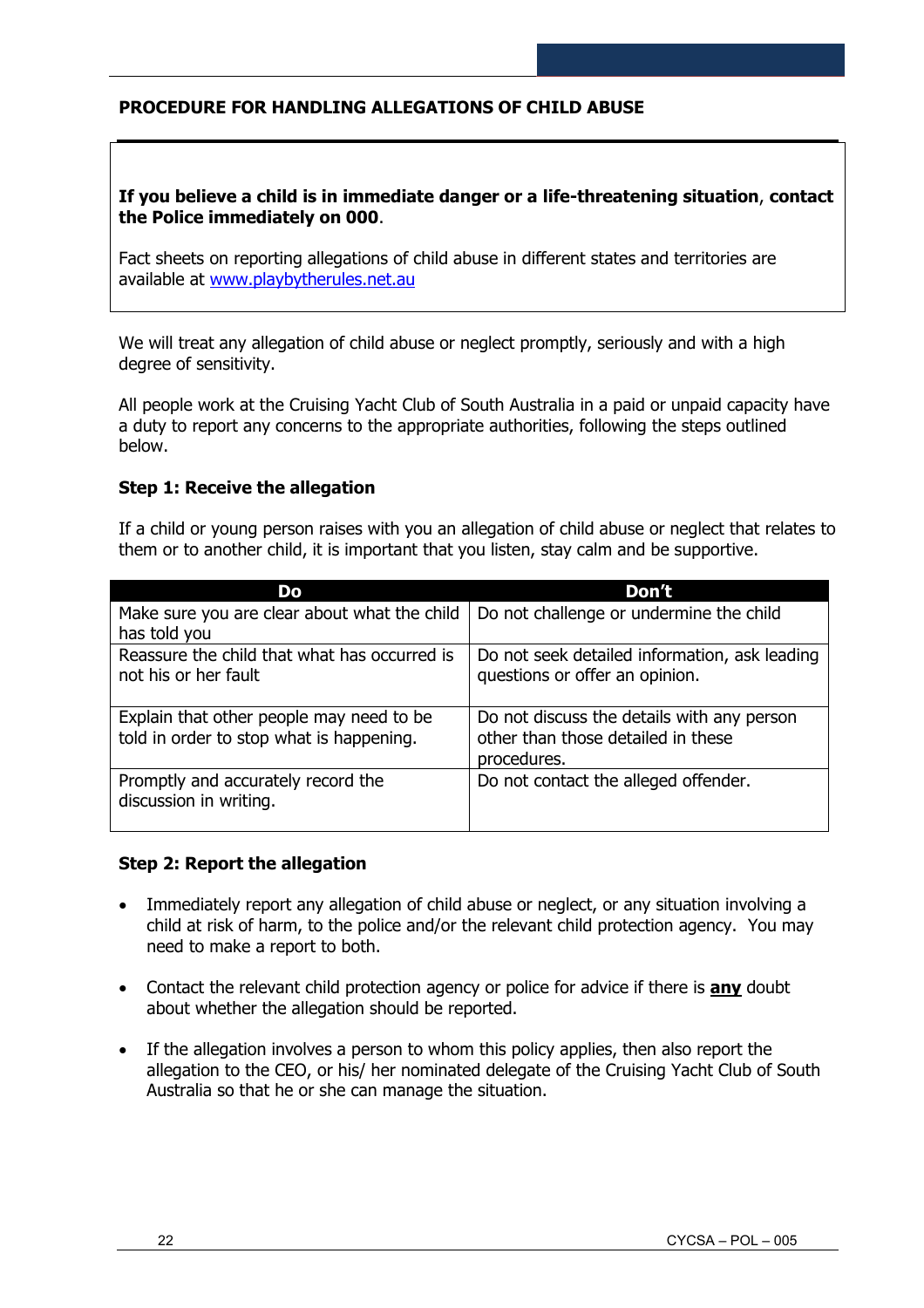#### **Step 3: Protect the child and manage the situation**

- The CEO, or his/ her nominated delegate will assess the immediate risks to the child and take interim steps to ensure the child's safety and the safety of any other children. This may include redeploying the alleged offender to a position where there is no unsupervised contact with children, supervising the alleged offender or removing/suspending him or her until any investigations have been concluded. Legal advice should be sought before any interim steps are made if the person is an employee of the Cruising Yacht Club of South Australia
- The CEO, or his/ her nominated delegate will consider what services may be most appropriate to support the child and his or her parent/s.
- The CEO, or his/ her nominated delegate will consider what support services may be appropriate for the alleged offender.
- The CEO, or his/ her nominated delegate will seek to put in place measures to protect the child and the alleged offender from possible victimisation and gossip.

#### **Step 4: Take internal action**

- At least three different investigations could be undertaken to examine allegations that are made against a person to whom this policy applies, including:
	- •a criminal investigation (conducted by the police)
	- •a child protection investigation (conducted by the relevant child protection agency)
	- •a disciplinary or misconduct inquiry/investigation (conducted by the Cruising Yacht Club of South Australia).
- The Cruising Yacht Club of South Australia will assess the allegations and determine what action should be taken in the circumstances. Depending on the situation, action may include considering whether the alleged offender should return to his or her position, be dismissed, banned or suspended or face other disciplinary action.
- If disciplinary action is undertaken, we will follow the procedures set out in Item 9 of the Cruising Yacht Club of South Australia's Constitution and Clause 10 of our Member Protection Policy.
- Where required we will provide the relevant government agency with a report of any disciplinary action we take.

#### • **Contact details for advice or to report an allegation of child abuse**

South Australia Police Non-urgent police assistance Ph: 131 444 [www.sapolice.sa.gov.au](http://www.sapolice.sa.gov.au/)

Department for Education and Child Development [www.families.sa.gov.au/childsafe](http://www.families.sa.gov.au/childsafe) Ph: 131 478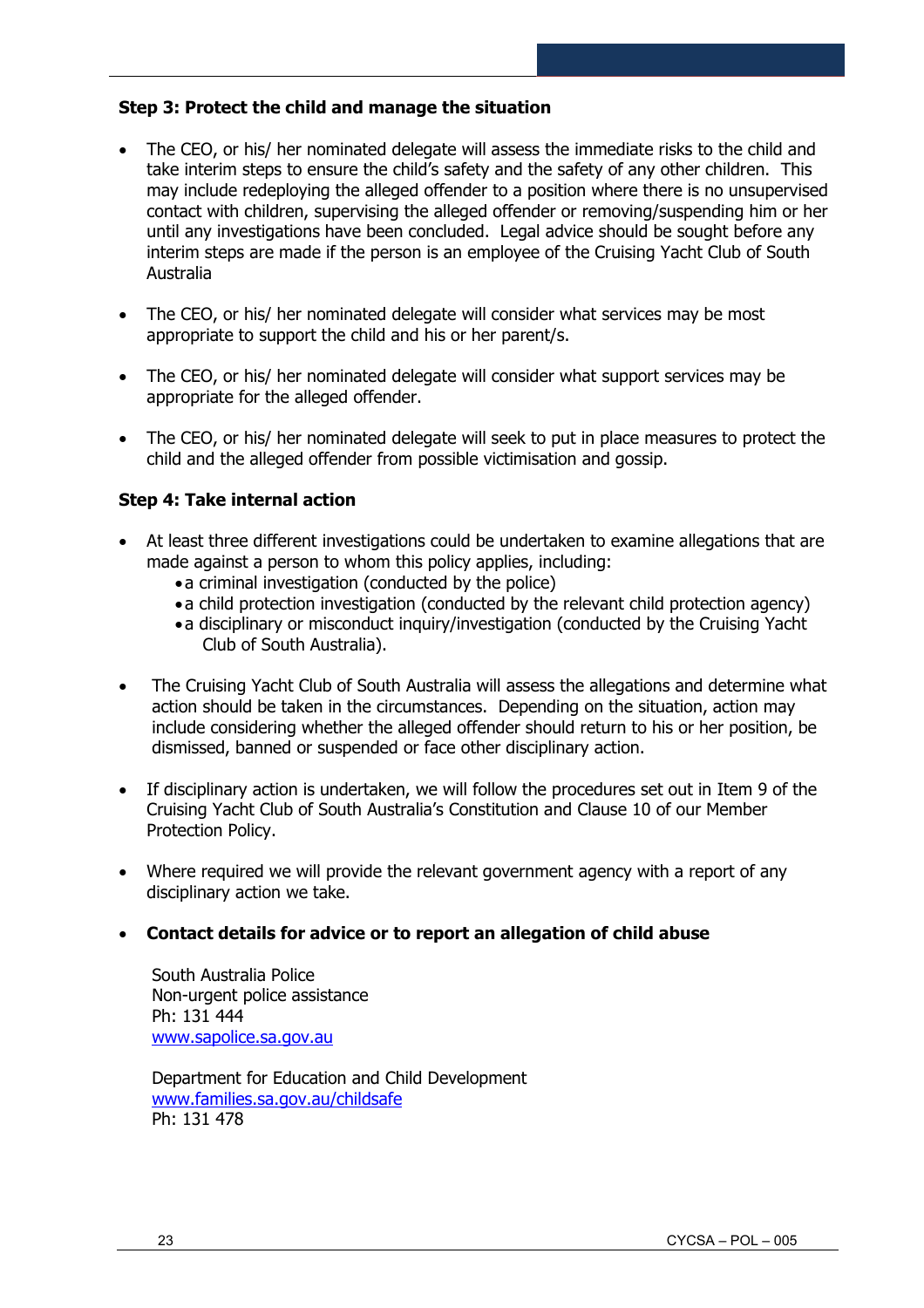## **CONFIDENTIAL RECORD OF CHILD ABUSE ALLEGATION**

Before completing, ensure the procedures outlined in Procedure for Handling Allegations of Child Abuse have been followed and advice has been sought from the relevant government agency and/or police.

| Complainant's Name<br>(if other than the<br>child)                                                                         |                                                                                                                                     | Date Formal<br><b>Complaint Received:</b>                     |
|----------------------------------------------------------------------------------------------------------------------------|-------------------------------------------------------------------------------------------------------------------------------------|---------------------------------------------------------------|
| Role/status in sport                                                                                                       |                                                                                                                                     |                                                               |
| Child's name                                                                                                               |                                                                                                                                     | Age:                                                          |
| Child's address                                                                                                            |                                                                                                                                     |                                                               |
| Person's reason for<br>suspecting abuse                                                                                    |                                                                                                                                     |                                                               |
| (e.g. observation,<br>injury, disclosure)                                                                                  |                                                                                                                                     |                                                               |
| Name of person<br>complained about                                                                                         |                                                                                                                                     |                                                               |
| Role/status in sport                                                                                                       | Administrator (volunteer)<br>$\Box$<br>Athlete/player<br>$\Box$<br>Coach/Assistant Coach<br>Employee (paid)<br><b>Official</b><br>П | Parent<br>П<br>$\Box$ Spectator<br>Support Personnel<br>Other |
| Witnesses                                                                                                                  | Name $(1)$ :                                                                                                                        |                                                               |
| (if more than 3                                                                                                            | Contact details:                                                                                                                    |                                                               |
| witnesses, attach<br>details to this form)                                                                                 | Name $(2)$ :                                                                                                                        |                                                               |
|                                                                                                                            | Contact details:                                                                                                                    |                                                               |
|                                                                                                                            | Name (3):                                                                                                                           |                                                               |
|                                                                                                                            | Contact details:                                                                                                                    |                                                               |
| Interim action (if any)<br>taken (to ensure<br>child's safety and/or to<br>support needs of<br>person complained<br>about) |                                                                                                                                     |                                                               |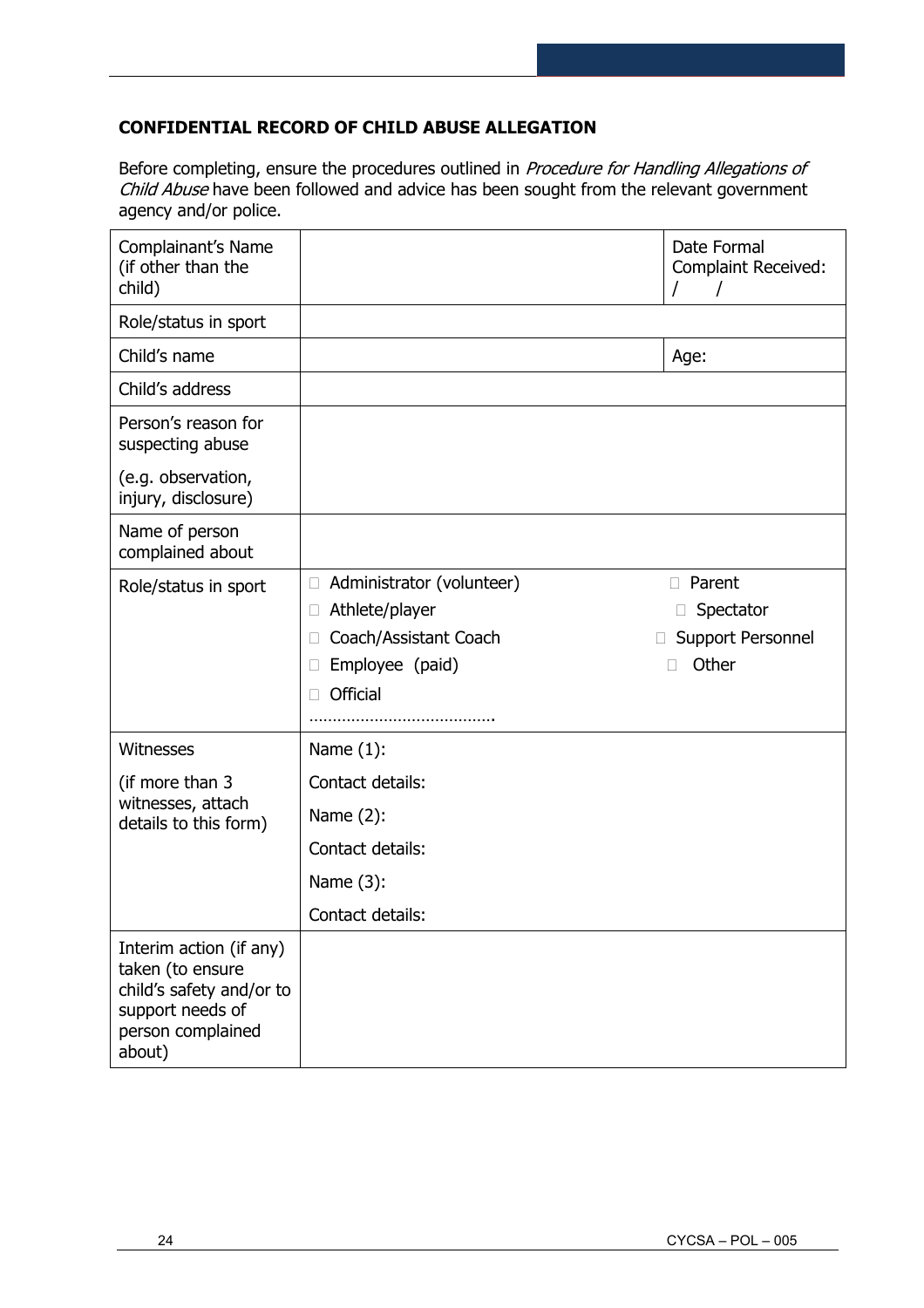| Police contacted                   | Who:                         |
|------------------------------------|------------------------------|
|                                    | When:                        |
|                                    | Advice provided:             |
|                                    |                              |
|                                    |                              |
|                                    |                              |
| Government agency                  | Who:                         |
| contacted                          | When:                        |
|                                    | Advice provided:             |
|                                    |                              |
|                                    |                              |
|                                    |                              |
| President and/or MPIO              | Who:                         |
| contacted                          | When:                        |
| Police and/or                      | Finding:                     |
| government agency<br>investigation |                              |
|                                    |                              |
| Internal investigation             | Finding:                     |
| (if any)                           |                              |
|                                    |                              |
| Action taken                       |                              |
|                                    |                              |
|                                    |                              |
| Completed by                       | Name:<br>Position:           |
|                                    | Signature:                   |
|                                    | $\overline{1}$               |
| Signed by                          | Complainant (if not a child) |
|                                    |                              |

This record and any notes must be kept in a confidential and safe place and provided to the relevant authorities (police and government) should they require them.

## **Version Control:**

Policy initially created: 04/04/18 Policy last reviewed: 06/04/21 Policy next review: 06/04/22